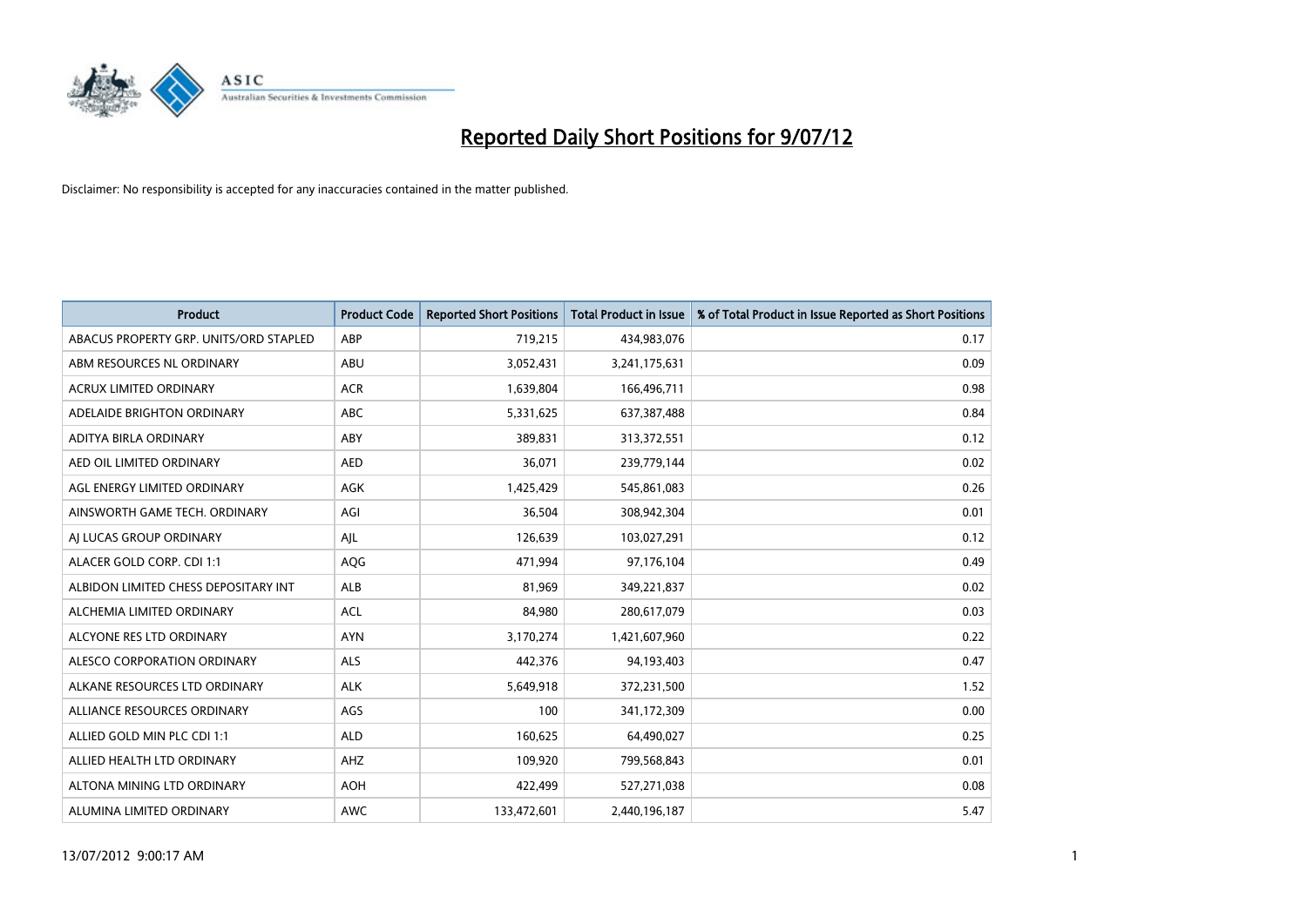

| <b>Product</b>                          | <b>Product Code</b> | <b>Reported Short Positions</b> | <b>Total Product in Issue</b> | % of Total Product in Issue Reported as Short Positions |
|-----------------------------------------|---------------------|---------------------------------|-------------------------------|---------------------------------------------------------|
| AMALGAMATED HOLDINGS ORDINARY           | AHD                 | 1,342                           | 157,629,498                   | 0.00                                                    |
| AMCOM TELECOMM. ORDINARY                | <b>AMM</b>          | 107,830                         | 241,491,904                   | 0.04                                                    |
| AMCOR LIMITED ORDINARY                  | AMC                 | 2,556,938                       | 1,206,684,923                 | 0.21                                                    |
| AMP LIMITED ORDINARY                    | AMP                 | 6,410,518                       | 2,894,931,180                 | 0.22                                                    |
| AMPELLA MINING ORDINARY                 | <b>AMX</b>          | 4,119,661                       | 246,800,493                   | 1.67                                                    |
| ANGLOGOLD ASHANTI CDI 5:1               | AGG                 |                                 | 89,207,765                    | 0.00                                                    |
| ANSELL LIMITED ORDINARY                 | <b>ANN</b>          | 3,009,486                       | 130,656,668                   | 2.30                                                    |
| ANTARES ENERGY LTD ORDINARY             | <b>AZZ</b>          | 335,485                         | 259,950,000                   | 0.13                                                    |
| ANTISENSE THERAPEUT, ORDINARY           | <b>ANP</b>          | 100,000                         | 1,267,095,690                 | 0.01                                                    |
| ANZ BANKING GRP LTD ORDINARY            | <b>ANZ</b>          | 7,668,514                       | 2,679,690,754                 | 0.29                                                    |
| APA GROUP STAPLED SECURITIES            | APA                 | 7,401,334                       | 644,485,583                   | 1.15                                                    |
| APN NEWS & MEDIA ORDINARY               | <b>APN</b>          | 21,337,580                      | 649,010,756                   | 3.29                                                    |
| AQUARIUS PLATINUM. ORDINARY             | <b>AOP</b>          | 14,774,901                      | 470,312,578                   | 3.14                                                    |
| AQUILA RESOURCES ORDINARY               | <b>AQA</b>          | 5,117,151                       | 411,804,442                   | 1.24                                                    |
| ARAFURA RESOURCE LTD ORDINARY           | <b>ARU</b>          | 5,166,902                       | 396,004,144                   | 1.30                                                    |
| ARB CORPORATION ORDINARY                | ARP                 | 57,694                          | 72,481,302                    | 0.08                                                    |
| ARDENT LEISURE GROUP STAPLED SECURITIES | AAD                 | 553,218                         | 334,209,401                   | 0.17                                                    |
| ARISTOCRAT LEISURE ORDINARY             | <b>ALL</b>          | 17,716,153                      | 550,502,889                   | 3.22                                                    |
| <b>ARRIUM LTD ORDINARY</b>              | ARI                 | 8,266,641                       | 1,345,665,626                 | 0.61                                                    |
| ASCIANO LIMITED ORDINARY                | <b>AIO</b>          | 5,327,281                       | 975,385,664                   | 0.55                                                    |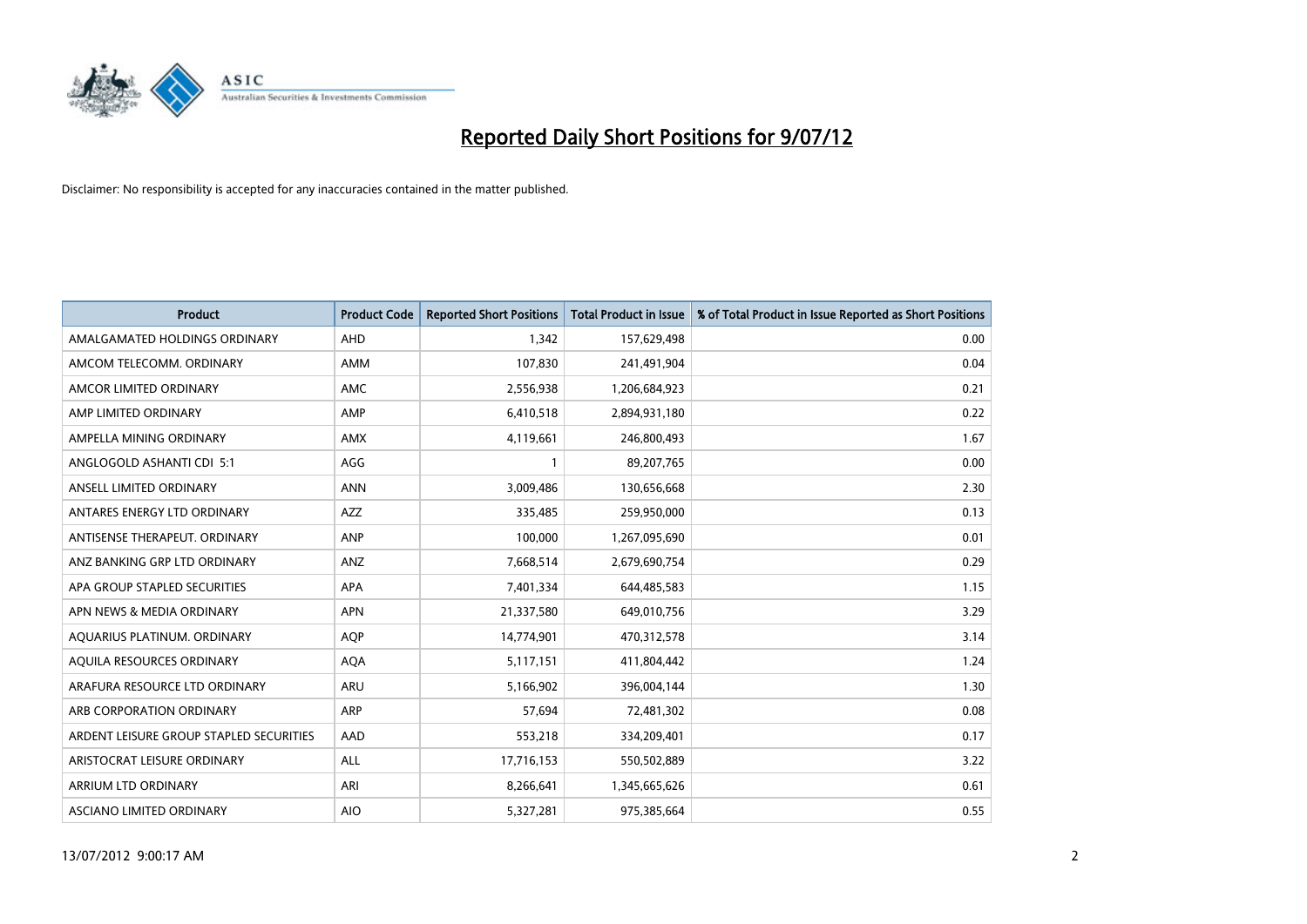

| <b>Product</b>                          | <b>Product Code</b> | <b>Reported Short Positions</b> | <b>Total Product in Issue</b> | % of Total Product in Issue Reported as Short Positions |
|-----------------------------------------|---------------------|---------------------------------|-------------------------------|---------------------------------------------------------|
| ASG GROUP LIMITED ORDINARY              | <b>ASZ</b>          | 271,510                         | 172,152,079                   | 0.16                                                    |
| ASPEN GROUP ORD/UNITS STAPLED           | <b>APZ</b>          | 102,874                         | 600,507,326                   | 0.02                                                    |
| ASPIRE MINING LTD ORDINARY              | <b>AKM</b>          | 270,129                         | 620,594,556                   | 0.04                                                    |
| ASTRO JAP PROP GROUP STAPLED SECURITIES | AJA                 | 11,541                          | 58,445,002                    | 0.02                                                    |
| <b>ASX LIMITED ORDINARY</b>             | <b>ASX</b>          | 4,040,008                       | 175,136,729                   | 2.31                                                    |
| ATLANTIC LIMITED ORDINARY               | ATI                 | 60,000                          | 154,757,339                   | 0.04                                                    |
| ATLAS IRON LIMITED ORDINARY             | AGO                 | 9.883.046                       | 904,580,993                   | 1.09                                                    |
| AUCKLAND INTERNATION ORDINARY           | AIA                 | 50,000                          | 1,322,564,489                 | 0.00                                                    |
| AURORA OIL & GAS ORDINARY               | <b>AUT</b>          | 7,329,617                       | 446,595,778                   | 1.64                                                    |
| AUSDRILL LIMITED ORDINARY               | <b>ASL</b>          | 1,223,792                       | 304,397,289                   | 0.40                                                    |
| AUSENCO LIMITED ORDINARY                | AAX                 | 441,115                         | 123,872,665                   | 0.36                                                    |
| <b>AUSTAL LIMITED ORDINARY</b>          | ASB                 | 249,744                         | 188,193,007                   | 0.13                                                    |
| AUSTBROKERS HOLDINGS ORDINARY           | <b>AUB</b>          | 59                              | 55,999,095                    | 0.00                                                    |
| AUSTIN ENGINEERING ORDINARY             | <b>ANG</b>          | 20,490                          | 72,314,403                    | 0.03                                                    |
| AUSTRALAND PROPERTY STAPLED SECURITY    | <b>ALZ</b>          | 113,331                         | 576,846,597                   | 0.02                                                    |
| AUSTRALIAN AGRICULT. ORDINARY           | AAC                 | 520,924                         | 312,905,085                   | 0.17                                                    |
| AUSTRALIAN INFRASTR, UNITS/ORDINARY     | <b>AIX</b>          | 11,523,371                      | 620,733,944                   | 1.86                                                    |
| AUSTRALIAN PHARM, ORDINARY              | API                 | 253,389                         | 488,115,883                   | 0.05                                                    |
| AUTOMOTIVE HOLDINGS ORDINARY            | <b>AHE</b>          | 5,675                           | 260,579,682                   | 0.00                                                    |
| AVIENNINGS LIMITED ORDINARY             | AVI                 | 575.001                         | 274,588,694                   | 0.21                                                    |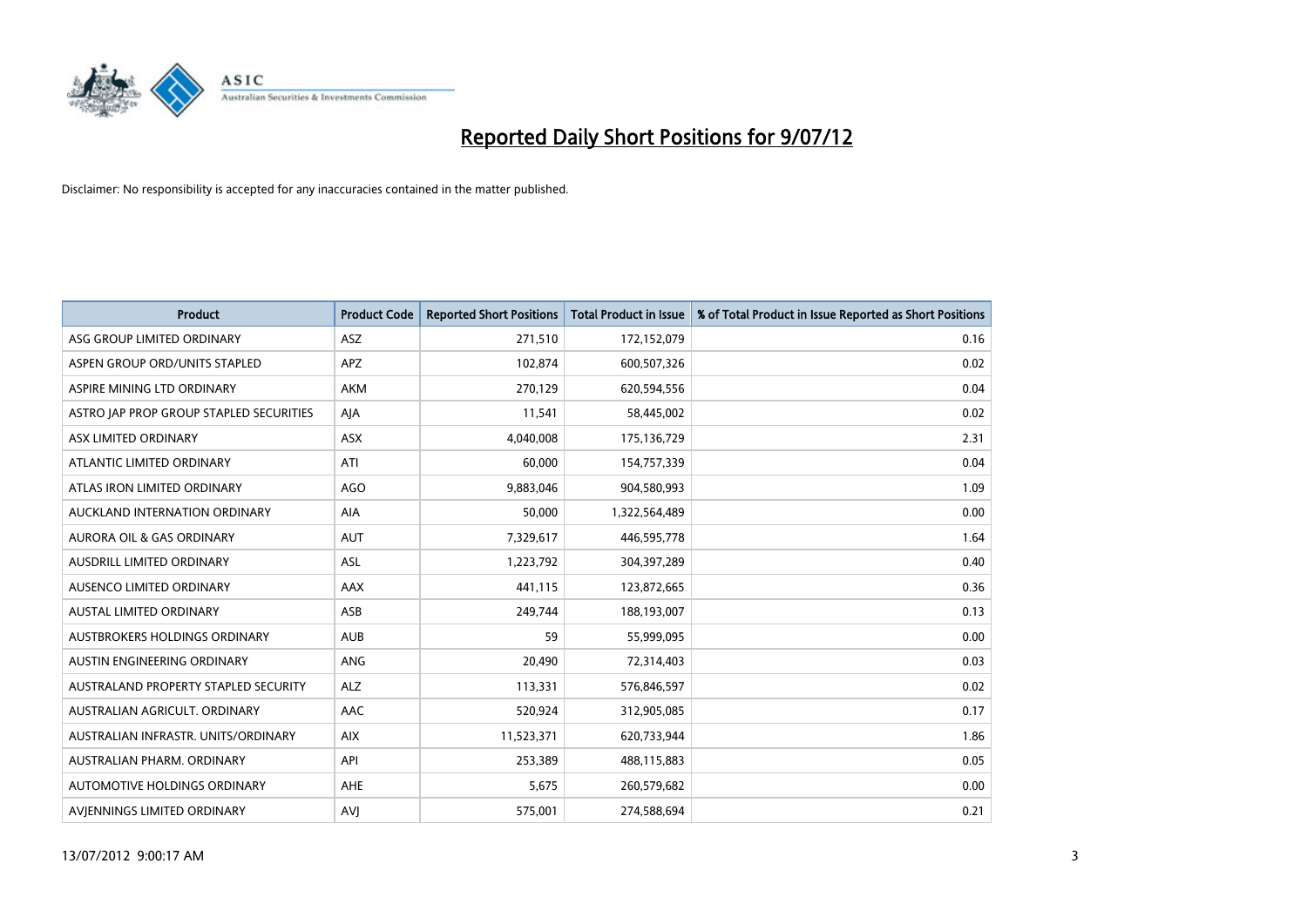

| <b>Product</b>                       | <b>Product Code</b> | <b>Reported Short Positions</b> | <b>Total Product in Issue</b> | % of Total Product in Issue Reported as Short Positions |
|--------------------------------------|---------------------|---------------------------------|-------------------------------|---------------------------------------------------------|
| AWE LIMITED ORDINARY                 | <b>AWE</b>          | 973,835                         | 521,871,941                   | 0.19                                                    |
| AZIMUTH RES LTD ORDINARY             | <b>AZH</b>          | 1,271,387                       | 401,518,304                   | 0.32                                                    |
| AZUMAH RESOURCES ORDINARY            | <b>AZM</b>          | 743,919                         | 333,614,096                   | 0.22                                                    |
| BANDANNA ENERGY ORDINARY             | <b>BND</b>          | 3,917,192                       | 528,481,199                   | 0.74                                                    |
| BANK OF QUEENSLAND. ORDINARY         | <b>BOO</b>          | 9,759,407                       | 308,797,224                   | 3.16                                                    |
| <b>BASE RES LIMITED ORDINARY</b>     | <b>BSE</b>          | 716,572                         | 460,440,029                   | 0.16                                                    |
| <b>BATHURST RESOURCES ORDINARY</b>   | <b>BTU</b>          | 34,892,822                      | 696,747,997                   | 5.01                                                    |
| <b>BC IRON LIMITED ORDINARY</b>      | <b>BCI</b>          | 238,811                         | 103,861,000                   | 0.23                                                    |
| BEACH ENERGY LIMITED ORDINARY        | <b>BPT</b>          | 26,342,374                      | 1,255,464,157                 | 2.10                                                    |
| BEADELL RESOURCE LTD ORDINARY        | <b>BDR</b>          | 12,906,167                      | 719,204,752                   | 1.79                                                    |
| BENDIGO AND ADELAIDE ORDINARY        | <b>BEN</b>          | 7,736,414                       | 396,641,036                   | 1.95                                                    |
| BERKELEY RESOURCES ORDINARY          | <b>BKY</b>          | 359,026                         | 179,298,273                   | 0.20                                                    |
| BETASHARES ASX RES ETF UNITS         | <b>ORE</b>          | 31,543                          | 3,412,016                     | 0.92                                                    |
| <b>BHP BILLITON LIMITED ORDINARY</b> | <b>BHP</b>          | 4,960,589                       | 3,211,691,105                 | 0.15                                                    |
| <b>BILLABONG ORDINARY</b>            | <b>BBG</b>          | 36,896,637                      | 410,969,573                   | 8.98                                                    |
| <b>BIOTA HOLDINGS ORDINARY</b>       | <b>BTA</b>          | 790,283                         | 182,350,316                   | 0.43                                                    |
| <b>BLACKTHORN RESOURCES ORDINARY</b> | <b>BTR</b>          | 72,197                          | 127,818,000                   | 0.06                                                    |
| BLUESCOPE STEEL LTD ORDINARY         | <b>BSL</b>          | 47,815,201                      | 3,349,185,247                 | 1.43                                                    |
| <b>BOART LONGYEAR ORDINARY</b>       | <b>BLY</b>          | 10,190,701                      | 461,163,412                   | 2.21                                                    |
| <b>BOOM LOGISTICS ORDINARY</b>       | <b>BOL</b>          | 626                             | 468,663,585                   | 0.00                                                    |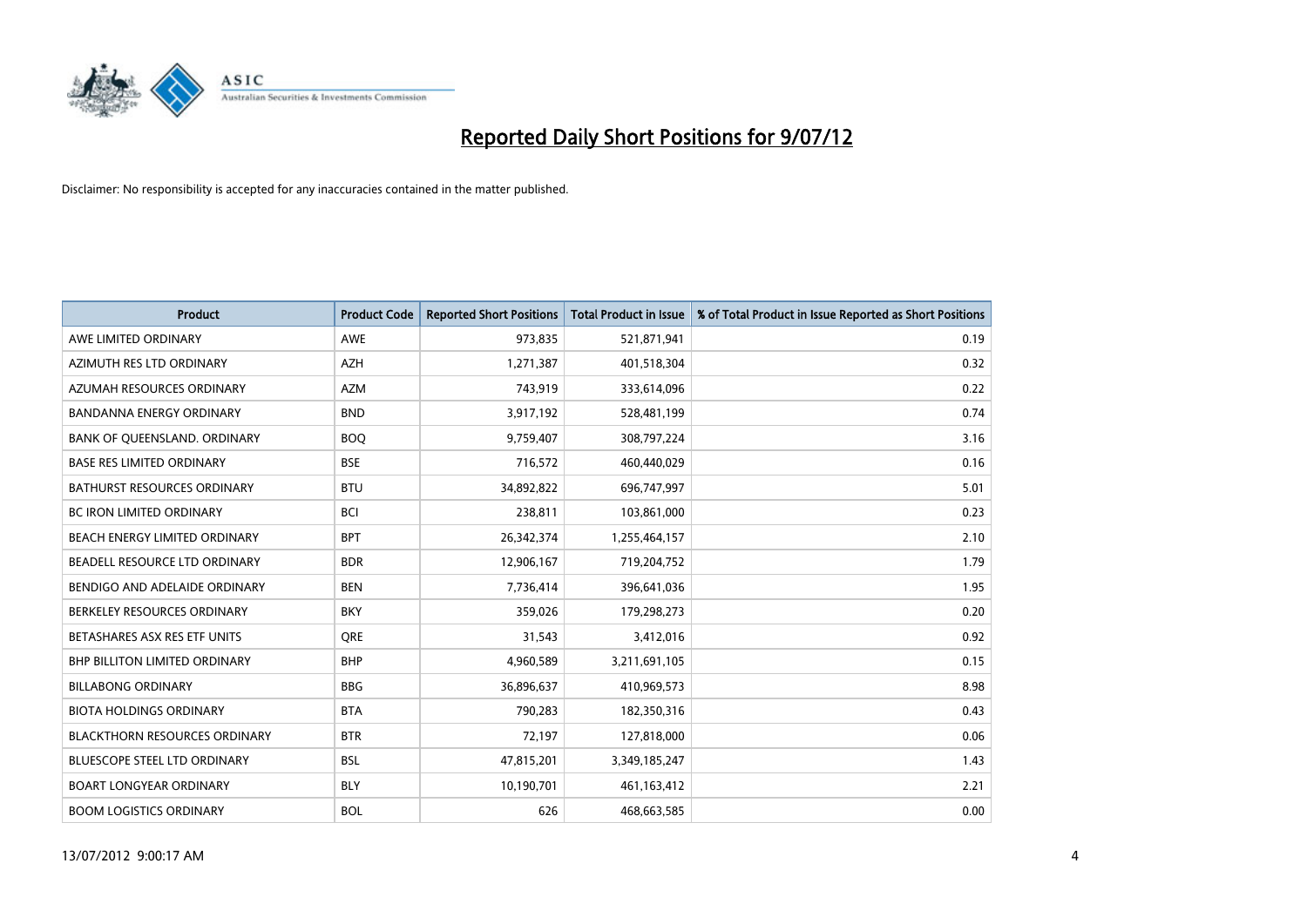

| <b>Product</b>                     | <b>Product Code</b> | <b>Reported Short Positions</b> | <b>Total Product in Issue</b> | % of Total Product in Issue Reported as Short Positions |
|------------------------------------|---------------------|---------------------------------|-------------------------------|---------------------------------------------------------|
| <b>BORAL LIMITED, ORDINARY</b>     | <b>BLD</b>          | 43,350,061                      | 758,572,140                   | 5.71                                                    |
| <b>BRADKEN LIMITED ORDINARY</b>    | <b>BKN</b>          | 1,752,000                       | 168,629,376                   | 1.04                                                    |
| <b>BRAMBLES LIMITED DEFERRED</b>   | <b>BXBN</b>         | 8,091                           | 74,048,788                    | 0.01                                                    |
| <b>BRAMBLES LIMITED ORDINARY</b>   | <b>BXB</b>          | 3,480,709                       | 1,536,059,936                 | 0.23                                                    |
| <b>BREVILLE GROUP LTD ORDINARY</b> | <b>BRG</b>          | 18,508                          | 130,095,322                   | 0.01                                                    |
| <b>BRICKWORKS LIMITED ORDINARY</b> | <b>BKW</b>          | 11,374                          | 147,567,333                   | 0.01                                                    |
| BT INVESTMENT MNGMNT ORDINARY      | <b>BTT</b>          | 223,115                         | 267,906,977                   | 0.08                                                    |
| <b>BURU ENERGY ORDINARY</b>        | <b>BRU</b>          | 10,105,178                      | 251,007,144                   | 4.03                                                    |
| <b>BWP TRUST ORDINARY UNITS</b>    | <b>BWP</b>          | 1,153,216                       | 525,255,093                   | 0.22                                                    |
| CABCHARGE AUSTRALIA ORDINARY       | CAB                 | 3,546,614                       | 120,430,683                   | 2.94                                                    |
| CALTEX AUSTRALIA ORDINARY          | <b>CTX</b>          | 5,630,350                       | 270,000,000                   | 2.09                                                    |
| <b>CAMPBELL BROTHERS ORDINARY</b>  | CPB                 | 1,152,252                       | 68,104,044                    | 1.69                                                    |
| CAPE LAMBERT RES LTD ORDINARY      | <b>CFE</b>          | 358,130                         | 689,108,792                   | 0.05                                                    |
| CARABELLA RES LTD ORDINARY         | <b>CLR</b>          | 343,984                         | 133,642,797                   | 0.26                                                    |
| <b>CARBON ENERGY ORDINARY</b>      | <b>CNX</b>          | 77,039                          | 773,949,722                   | 0.01                                                    |
| CARDNO LIMITED ORDINARY            | <b>CDD</b>          | 829,435                         | 138,159,361                   | 0.60                                                    |
| CARNARVON PETROLEUM ORDINARY       | <b>CVN</b>          | 99,527                          | 694,644,634                   | 0.01                                                    |
| CARSALES.COM LTD ORDINARY          | CRZ                 | 27,052,094                      | 233,689,223                   | 11.58                                                   |
| <b>CASH CONVERTERS ORDINARY</b>    | CCV                 | 31,671                          | 379,761,025                   | 0.01                                                    |
| CEDAR WOODS PROP. ORDINARY         | <b>CWP</b>          | 1                               | 72,189,514                    | 0.00                                                    |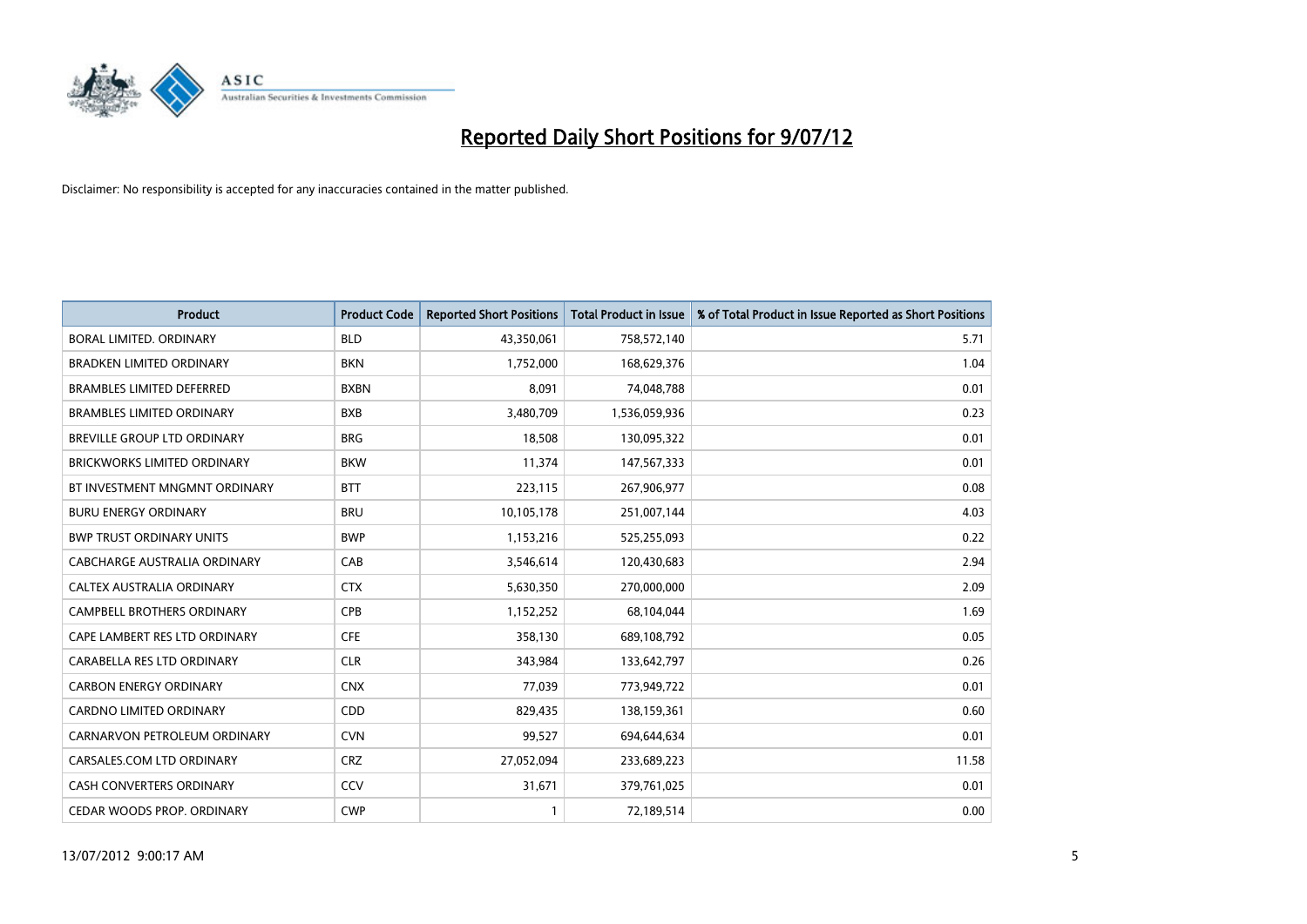

| <b>Product</b>                           | <b>Product Code</b> | <b>Reported Short Positions</b> | <b>Total Product in Issue</b> | % of Total Product in Issue Reported as Short Positions |
|------------------------------------------|---------------------|---------------------------------|-------------------------------|---------------------------------------------------------|
| CENTRO RETAIL AUST ORD/UNIT STAPLED SEC  | <b>CRF</b>          | 27,149,053                      | 1,340,723,189                 | 2.02                                                    |
| CERAMIC FUEL CELLS ORDINARY              | <b>CFU</b>          | 146,659                         | 1,366,298,863                 | 0.01                                                    |
| CFS RETAIL TRUST GRP STAPLED SECURITIES  | <b>CFX</b>          | 60,228,853                      | 2,828,961,617                 | 2.13                                                    |
| <b>CGA MINING LIMITED ORDINARY</b>       | <b>CGX</b>          | 304,953                         | 337,775,726                   | 0.09                                                    |
| CHALLENGER DIV.PRO. STAPLED UNITS        | <b>CDI</b>          | 632,111                         | 858,653,199                   | 0.07                                                    |
| <b>CHALLENGER INFRAST, STAPLED UNITS</b> | <b>CIF</b>          | 305,247                         | 316,223,785                   | 0.10                                                    |
| <b>CHALLENGER LIMITED ORDINARY</b>       | <b>CGF</b>          | 12,847,029                      | 544,827,710                   | 2.36                                                    |
| CHARTER HALL GROUP STAPLED US PROHIBIT.  | <b>CHC</b>          | 435,379                         | 298,839,688                   | 0.15                                                    |
| <b>CHARTER HALL RETAIL UNITS</b>         | <b>COR</b>          | 745,088                         | 299,628,571                   | 0.25                                                    |
| <b>CHORUS LIMITED ORDINARY</b>           | <b>CNU</b>          | 1,068,707                       | 385,082,123                   | 0.28                                                    |
| CITIGOLD CORP LTD ORDINARY               | <b>CTO</b>          | 1,355,317                       | 1,238,622,051                 | 0.11                                                    |
| <b>CLOUGH LIMITED ORDINARY</b>           | <b>CLO</b>          | 154,466                         | 773,729,263                   | 0.02                                                    |
| <b>CNPR GRP UNITS/ORD STAPLED</b>        | <b>CNP</b>          | 2,537                           | 972,414,514                   | 0.00                                                    |
| COAL OF AFRICA LTD ORDINARY              | <b>CZA</b>          | 298,445                         | 666,323,828                   | 0.04                                                    |
| <b>COALSPUR MINES LTD ORDINARY</b>       | <b>CPL</b>          | 10,576,484                      | 620,729,899                   | 1.70                                                    |
| <b>COALWORKS LIMITED ORDINARY</b>        | <b>CWK</b>          | 900.000                         | 184,298,965                   | 0.49                                                    |
| <b>COBAR CONSOLIDATED ORDINARY</b>       | CCU                 | 285,495                         | 210,101,187                   | 0.14                                                    |
| COCA-COLA AMATIL ORDINARY                | <b>CCL</b>          | 7,555,160                       | 761,319,007                   | 0.99                                                    |
| COCHLEAR LIMITED ORDINARY                | <b>COH</b>          | 5,838,383                       | 56,929,432                    | 10.26                                                   |
| COCKATOO COAL ORDINARY                   | <b>COK</b>          | 17,144,952                      | 1,016,746,908                 | 1.69                                                    |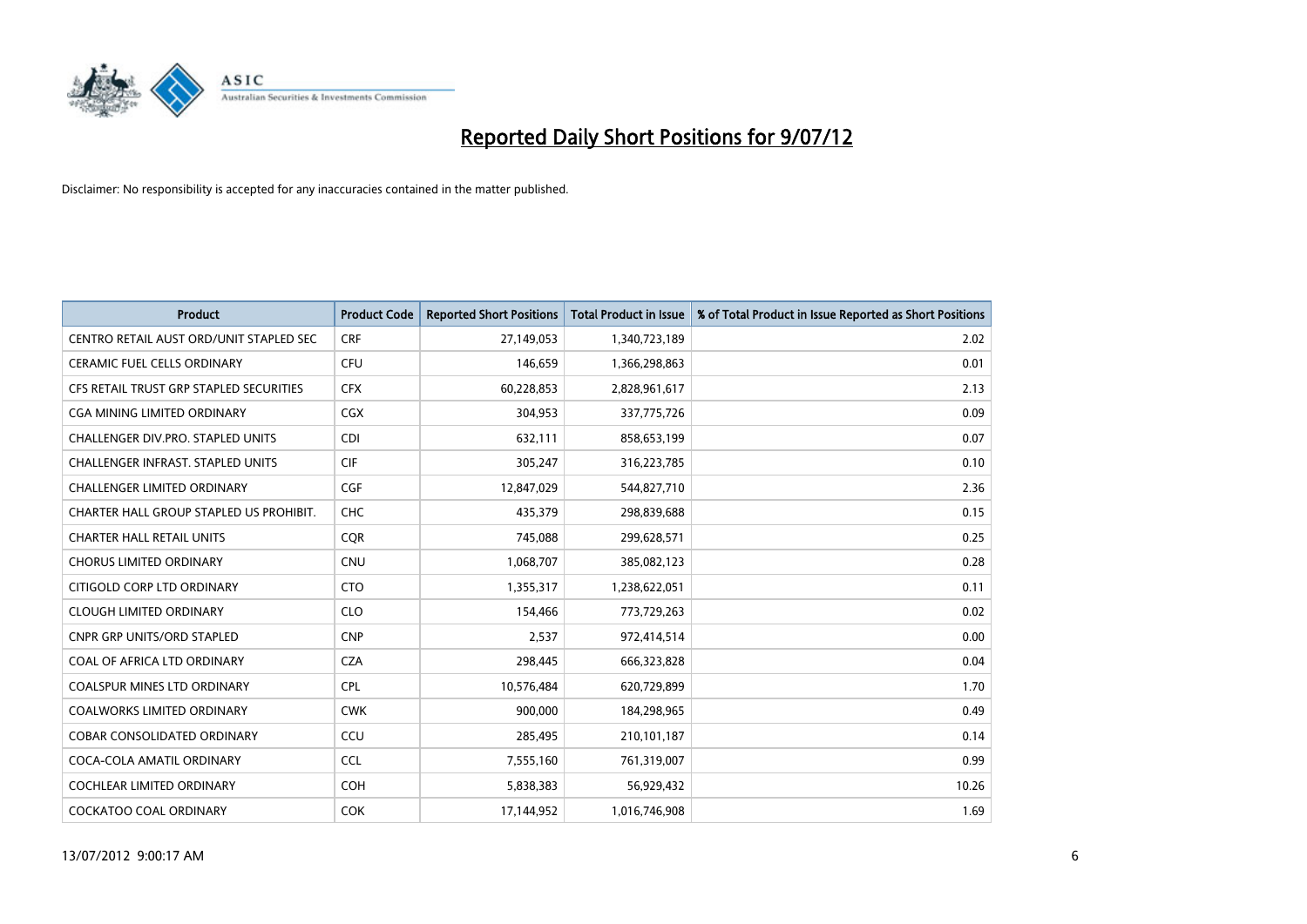

| <b>Product</b>                          | <b>Product Code</b> | <b>Reported Short Positions</b> | <b>Total Product in Issue</b> | % of Total Product in Issue Reported as Short Positions |
|-----------------------------------------|---------------------|---------------------------------|-------------------------------|---------------------------------------------------------|
| <b>COFFEY INTERNATIONAL ORDINARY</b>    | <b>COF</b>          | 260,847                         | 255,833,165                   | 0.10                                                    |
| <b>COKAL LTD ORDINARY</b>               | <b>CKA</b>          | 65,563                          | 411,046,892                   | 0.02                                                    |
| <b>COLLINS FOODS LTD ORDINARY</b>       | <b>CKF</b>          | 23,670                          | 93,000,003                    | 0.03                                                    |
| COMMONWEALTH BANK, ORDINARY             | CBA                 | 32,582,365                      | 1,592,154,780                 | 2.05                                                    |
| <b>COMMONWEALTH PROP ORDINARY UNITS</b> | <b>CPA</b>          | 25,110,356                      | 2,347,003,413                 | 1.07                                                    |
| <b>COMPASS RESOURCES ORDINARY</b>       | <b>CMR</b>          | 7,472                           | 1,403,744,100                 | 0.00                                                    |
| <b>COMPUTERSHARE LTD ORDINARY</b>       | <b>CPU</b>          | 4,539,376                       | 555,664,059                   | 0.82                                                    |
| CONSOLIDATED MEDIA, ORDINARY            | <b>CMI</b>          | 1,185,159                       | 561,834,996                   | 0.21                                                    |
| CONTINENTAL COAL LTD ORDINARY           | CCC                 | 983                             | 430,742,398                   | 0.00                                                    |
| <b>COOPER ENERGY LTD ORDINARY</b>       | <b>COE</b>          | 108,723                         | 327,329,050                   | 0.03                                                    |
| <b>CREDIT CORP GROUP ORDINARY</b>       | <b>CCP</b>          | 8,725                           | 45,571,114                    | 0.02                                                    |
| <b>CROMWELL PROP STAPLED SECURITIES</b> | <b>CMW</b>          | 4,029                           | 1,169,688,943                 | 0.00                                                    |
| <b>CROWN LIMITED ORDINARY</b>           | <b>CWN</b>          | 3,363,608                       | 728,394,185                   | 0.46                                                    |
| <b>CRUSADER RESOURCES ORDINARY</b>      | CAS                 | 100,000                         | 110,146,040                   | 0.09                                                    |
| <b>CSG LIMITED ORDINARY</b>             | CSV                 | 747,601                         | 282,567,499                   | 0.26                                                    |
| <b>CSL LIMITED ORDINARY</b>             | <b>CSL</b>          | 3,504,186                       | 509,218,731                   | 0.69                                                    |
| <b>CSR LIMITED ORDINARY</b>             | <b>CSR</b>          | 42,507,702                      | 506,000,315                   | 8.40                                                    |
| <b>CUDECO LIMITED ORDINARY</b>          | CDU                 | 5,356,643                       | 189, 185, 878                 | 2.83                                                    |
| <b>CUE ENERGY RESOURCE ORDINARY</b>     | <b>CUE</b>          | 24,777                          | 698,119,720                   | 0.00                                                    |
| DART ENERGY LTD ORDINARY                | <b>DTE</b>          | 26,491,578                      | 769,169,324                   | 3.44                                                    |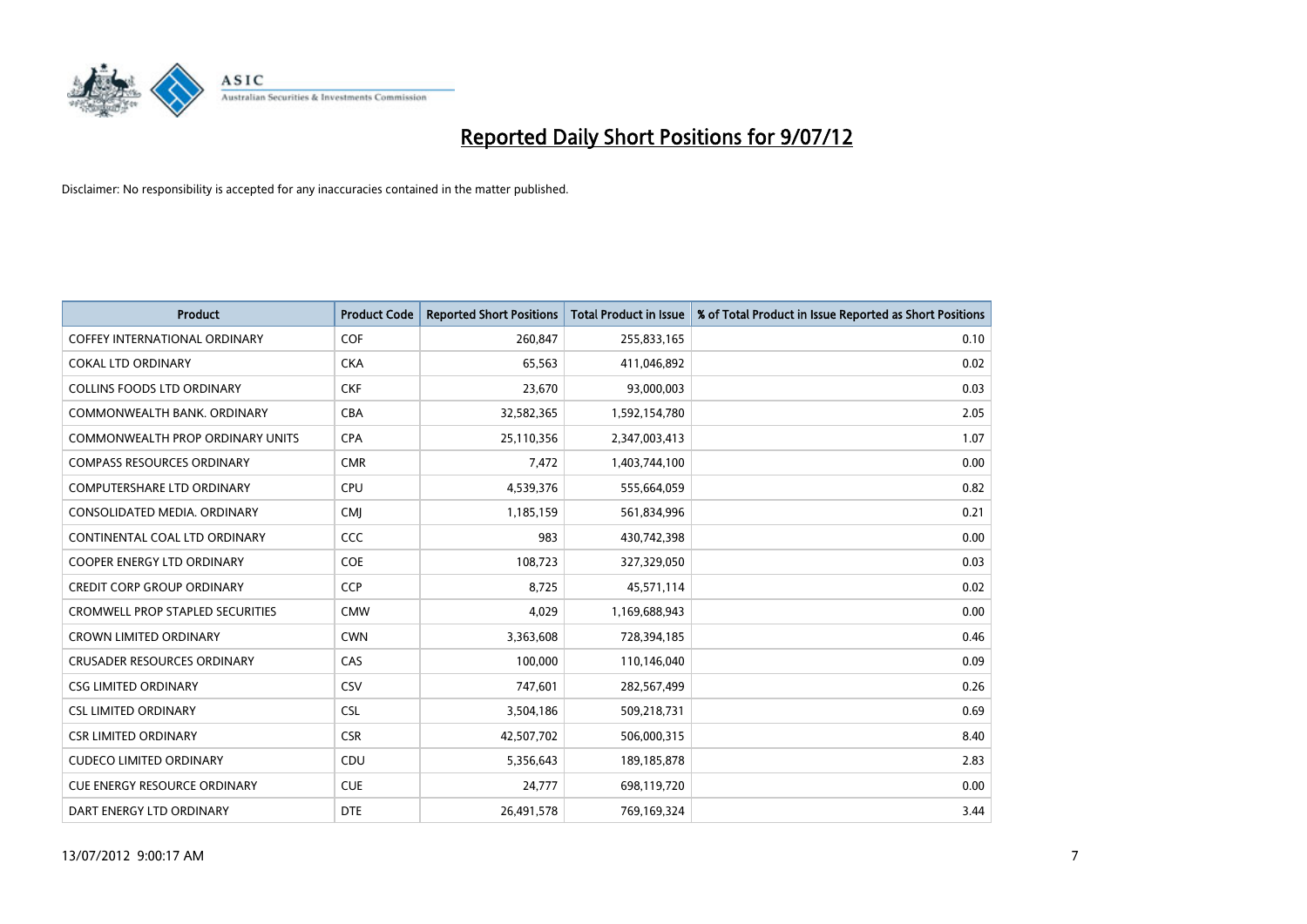

| <b>Product</b>                       | <b>Product Code</b> | <b>Reported Short Positions</b> | <b>Total Product in Issue</b> | % of Total Product in Issue Reported as Short Positions |
|--------------------------------------|---------------------|---------------------------------|-------------------------------|---------------------------------------------------------|
| DAVID JONES LIMITED ORDINARY         | <b>DJS</b>          | 48,009,084                      | 528,655,600                   | 9.08                                                    |
| <b>DECMIL GROUP LIMITED ORDINARY</b> | <b>DCG</b>          | 272,094                         | 167, 117, 757                 | 0.16                                                    |
| DEEP YELLOW LIMITED ORDINARY         | <b>DYL</b>          | 225,678                         | 1,128,736,403                 | 0.02                                                    |
| DEXUS PROPERTY GROUP STAPLED UNITS   | <b>DXS</b>          | 54,818,418                      | 4,839,024,176                 | 1.13                                                    |
| DISCOVERY METALS LTD ORDINARY        | <b>DML</b>          | 15,204,821                      | 442,128,231                   | 3.44                                                    |
| DOMINO PIZZA ENTERPR ORDINARY        | <b>DMP</b>          | 320,001                         | 69,899,674                    | 0.46                                                    |
| DORAY MINERALS LTD ORDINARY          | <b>DRM</b>          | 8,282                           | 81,312,275                    | 0.01                                                    |
| DOWNER EDI LIMITED ORDINARY          | <b>DOW</b>          | 8,390,126                       | 429,100,296                   | 1.96                                                    |
| DRAGON MOUNTAIN GOLD ORDINARY        | <b>DMG</b>          | 1,219,004                       | 260,530,515                   | 0.47                                                    |
| DRILLSEARCH ENERGY ORDINARY          | <b>DLS</b>          | 4,212,226                       | 337,449,196                   | 1.25                                                    |
| DUET GROUP STAPLED US PROHIBIT.      | <b>DUE</b>          | 3,564,271                       | 1,109,831,386                 | 0.32                                                    |
| <b>DULUXGROUP LIMITED ORDINARY</b>   | <b>DLX</b>          | 9,460,826                       | 368,984,902                   | 2.56                                                    |
| <b>DWS LTD ORDINARY</b>              | <b>DWS</b>          | 2,350                           | 132,362,763                   | 0.00                                                    |
| ECHO ENTERTAINMENT ORDINARY          | <b>EGP</b>          | 33,747,985                      | 767,633,686                   | 4.40                                                    |
| <b>ELDERS LIMITED ORDINARY</b>       | <b>ELD</b>          | 15,964,960                      | 448,598,480                   | 3.56                                                    |
| ELDORADO GOLD CORP CDI 1:1           | EAU                 | 21,051                          | 7,028,874                     | 0.30                                                    |
| ELEMENTAL MINERALS ORDINARY          | <b>ELM</b>          | 435,179                         | 243,614,280                   | 0.18                                                    |
| ELEMENTOS LIMITED ORDINARY           | <b>ELT</b>          | 16                              | 82,383,526                    | 0.00                                                    |
| <b>EMECO HOLDINGS ORDINARY</b>       | <b>EHL</b>          | 3,462,173                       | 631,237,586                   | 0.55                                                    |
| <b>ENDEAVOUR MIN CORP CDI 1:1</b>    | <b>EVR</b>          | 13,919                          | 117,438,458                   | 0.01                                                    |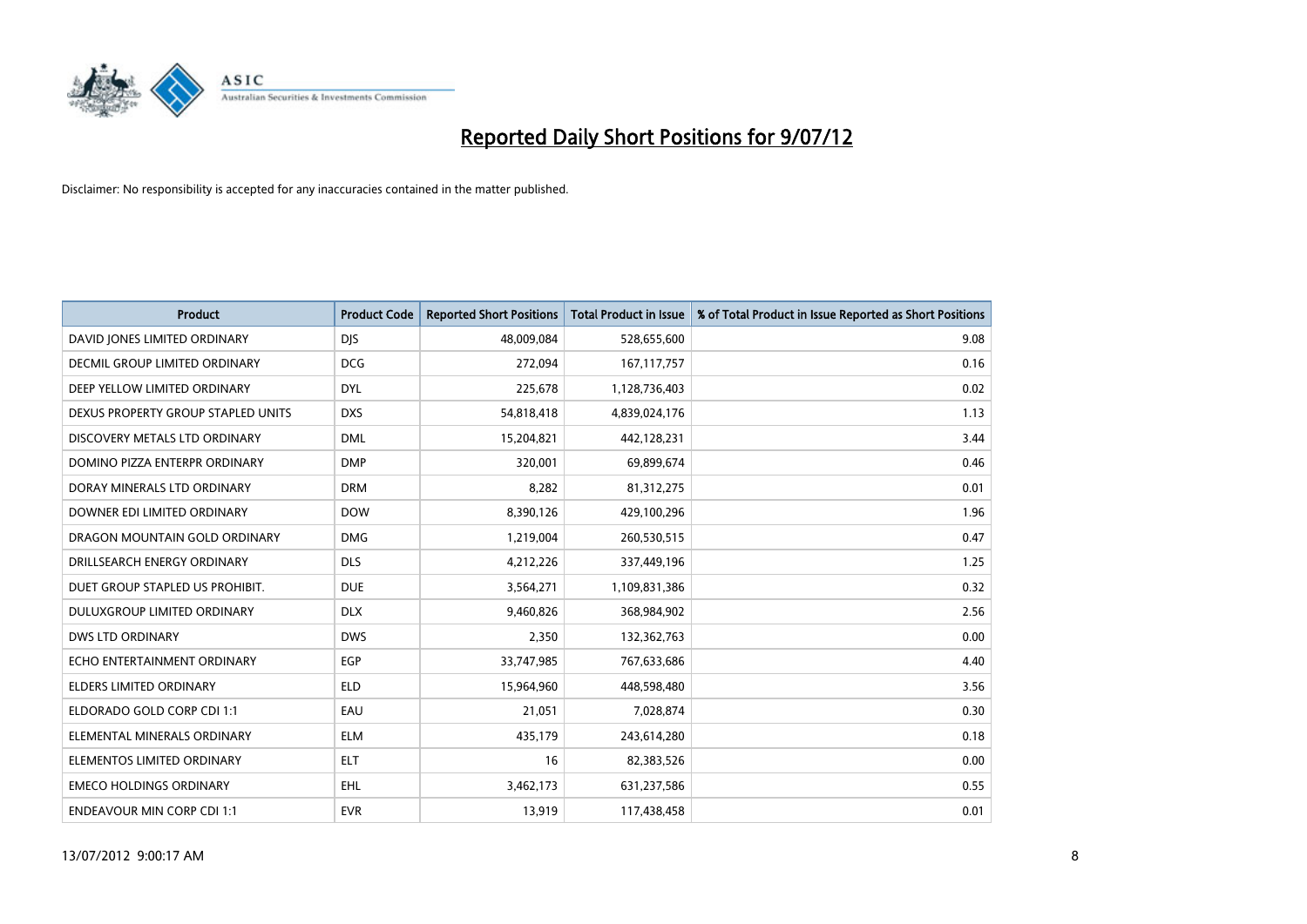

| <b>Product</b>                        | <b>Product Code</b> | <b>Reported Short Positions</b> | <b>Total Product in Issue</b> | % of Total Product in Issue Reported as Short Positions |
|---------------------------------------|---------------------|---------------------------------|-------------------------------|---------------------------------------------------------|
| <b>ENERGY RESOURCES ORDINARY 'A'</b>  | <b>ERA</b>          | 11,085,876                      | 517,725,062                   | 2.14                                                    |
| <b>ENERGY WORLD CORPOR. ORDINARY</b>  | <b>EWC</b>          | 13,560,183                      | 1,734,166,672                 | 0.78                                                    |
| <b>ENVESTRA LIMITED ORDINARY</b>      | <b>ENV</b>          | 11,931,951                      | 1,572,392,111                 | 0.76                                                    |
| EQUATORIAL RES LTD ORDINARY           | EQX                 | 112,083                         | 117,235,353                   | 0.10                                                    |
| EUREKA ENERGY LTD ORDINARY            | <b>EKA</b>          | 401,101                         | 237,764,050                   | 0.17                                                    |
| EVOLUTION MINING LTD ORDINARY         | <b>EVN</b>          | 1,920,400                       | 707,105,713                   | 0.27                                                    |
| <b>EXCO RESOURCES LTD ORDINARY</b>    | EXS                 | 50.060                          | 356,044,187                   | 0.01                                                    |
| FAIRFAX MEDIA LTD ORDINARY            | <b>FXI</b>          | 292,689,036                     | 2,351,955,725                 | 12.44                                                   |
| FAR LTD ORDINARY                      | <b>FAR</b>          | 21,667,732                      | 2,499,846,742                 | 0.87                                                    |
| FISHER & PAYKEL H. ORDINARY           | <b>FPH</b>          | 5,000                           | 530,053,399                   | 0.00                                                    |
| FKP PROPERTY GROUP STAPLED SECURITIES | <b>FKP</b>          | 34,883,933                      | 1,212,083,417                 | 2.88                                                    |
| FLEETWOOD CORP ORDINARY               | <b>FWD</b>          | 104,672                         | 59,217,993                    | 0.18                                                    |
| <b>FLETCHER BUILDING ORDINARY</b>     | <b>FBU</b>          | 9,051,280                       | 682,866,936                   | 1.33                                                    |
| FLEXIGROUP LIMITED ORDINARY           | <b>FXL</b>          | 27,694                          | 282,113,791                   | 0.01                                                    |
| <b>FLIGHT CENTRE ORDINARY</b>         | <b>FLT</b>          | 13,220,206                      | 100,047,288                   | 13.21                                                   |
| FLINDERS MINES LTD ORDINARY           | <b>FMS</b>          | 1,336,779                       | 1,821,300,404                 | 0.07                                                    |
| <b>FOCUS MINERALS LTD ORDINARY</b>    | <b>FML</b>          | 1,997,005                       | 4,320,773,701                 | 0.05                                                    |
| <b>FORGE GROUP LIMITED ORDINARY</b>   | <b>FGE</b>          | 375,589                         | 86,169,014                    | 0.44                                                    |
| FORTESCUE METALS GRP ORDINARY         | <b>FMG</b>          | 189,232,318                     | 3,113,798,659                 | 6.08                                                    |
| <b>G.U.D. HOLDINGS ORDINARY</b>       | <b>GUD</b>          | 1,006,837                       | 70,803,455                    | 1.42                                                    |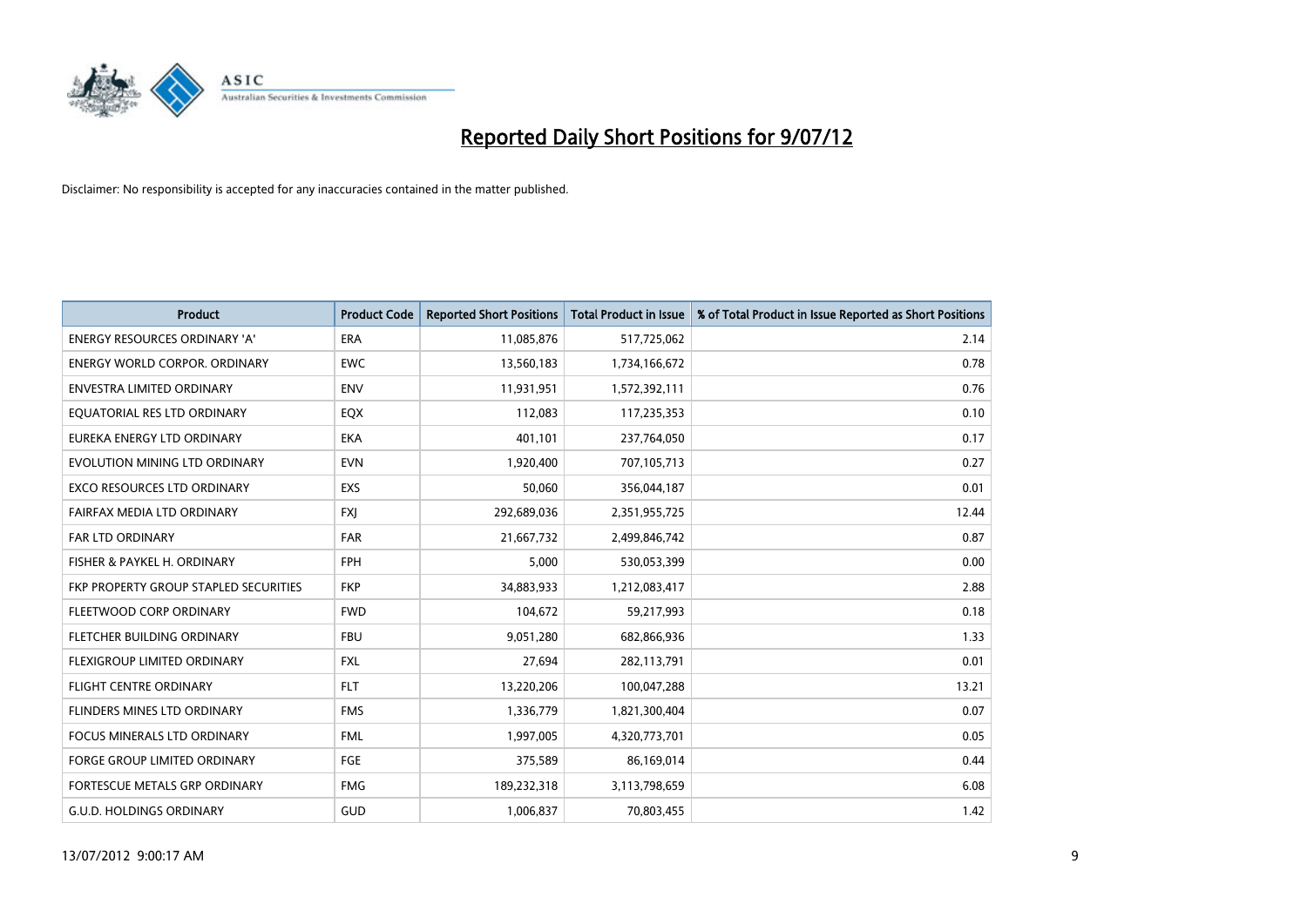

| <b>Product</b>                            | <b>Product Code</b> | <b>Reported Short Positions</b> | <b>Total Product in Issue</b> | % of Total Product in Issue Reported as Short Positions |
|-------------------------------------------|---------------------|---------------------------------|-------------------------------|---------------------------------------------------------|
| <b>G8 EDUCATION LIMITED ORDINARY</b>      | <b>GEM</b>          |                                 | 203,770,273                   | 0.00                                                    |
| <b>GALAXY RESOURCES ORDINARY</b>          | <b>GXY</b>          | 7,041,748                       | 506,359,381                   | 1.39                                                    |
| <b>GENETIC TECHNOLOGIES ORDINARY</b>      | <b>GTG</b>          | 363,000                         | 464,771,819                   | 0.08                                                    |
| <b>GEODYNAMICS LIMITED ORDINARY</b>       | GDY                 | 850                             | 406,452,608                   | 0.00                                                    |
| <b>GINDALBIE METALS LTD ORDINARY</b>      | <b>GBG</b>          | 45,339,318                      | 1,247,487,454                 | 3.63                                                    |
| <b>GLOBAL CONSTRUCTION ORDINARY</b>       | GCS                 | 10,000                          | 116,464,741                   | 0.01                                                    |
| <b>GLOUCESTER COAL ORDINARY</b>           | GCL                 | 231,223                         | 218,727,665                   | 0.11                                                    |
| <b>GOLD ROAD RES LTD ORDINARY</b>         | GOR                 | 146,368                         | 389,975,665                   | 0.04                                                    |
| <b>GOODMAN FIELDER, ORDINARY</b>          | GFF                 | 39,936,490                      | 1,955,559,207                 | 2.04                                                    |
| <b>GOODMAN GROUP STAPLED US PROHIBIT.</b> | <b>GMG</b>          | 29,458,570                      | 1,605,107,475                 | 1.84                                                    |
| <b>GPT GROUP STAPLED SEC.</b>             | <b>GPT</b>          | 4,119,784                       | 1,772,547,497                 | 0.23                                                    |
| <b>GRAINCORP LIMITED A CLASS ORDINARY</b> | <b>GNC</b>          | 526,118                         | 198,318,900                   | 0.27                                                    |
| <b>GRANGE RESOURCES, ORDINARY</b>         | <b>GRR</b>          | 2,080,618                       | 1,155,487,102                 | 0.18                                                    |
| <b>GREENLAND MIN EN LTD ORDINARY</b>      | GGG                 | 3,730,312                       | 416,390,488                   | 0.90                                                    |
| <b>GRYPHON MINERALS LTD ORDINARY</b>      | GRY                 | 11,321,362                      | 348,264,983                   | 3.25                                                    |
| <b>GUILDFORD COAL LTD ORDINARY</b>        | <b>GUF</b>          | 2,778,134                       | 276,867,530                   | 1.00                                                    |
| <b>GUIARAT NRE COAL LTD ORDINARY</b>      | <b>GNM</b>          | 507,828                         | 993,137,858                   | 0.05                                                    |
| <b>GUNNS LIMITED ORDINARY</b>             | <b>GNS</b>          | 30,512,933                      | 848,401,559                   | 3.60                                                    |
| <b>GWA GROUP LTD ORDINARY</b>             | <b>GWA</b>          | 17,122,877                      | 302,005,514                   | 5.67                                                    |
| HARVEY NORMAN ORDINARY                    | <b>HVN</b>          | 99,917,087                      | 1,062,316,784                 | 9.41                                                    |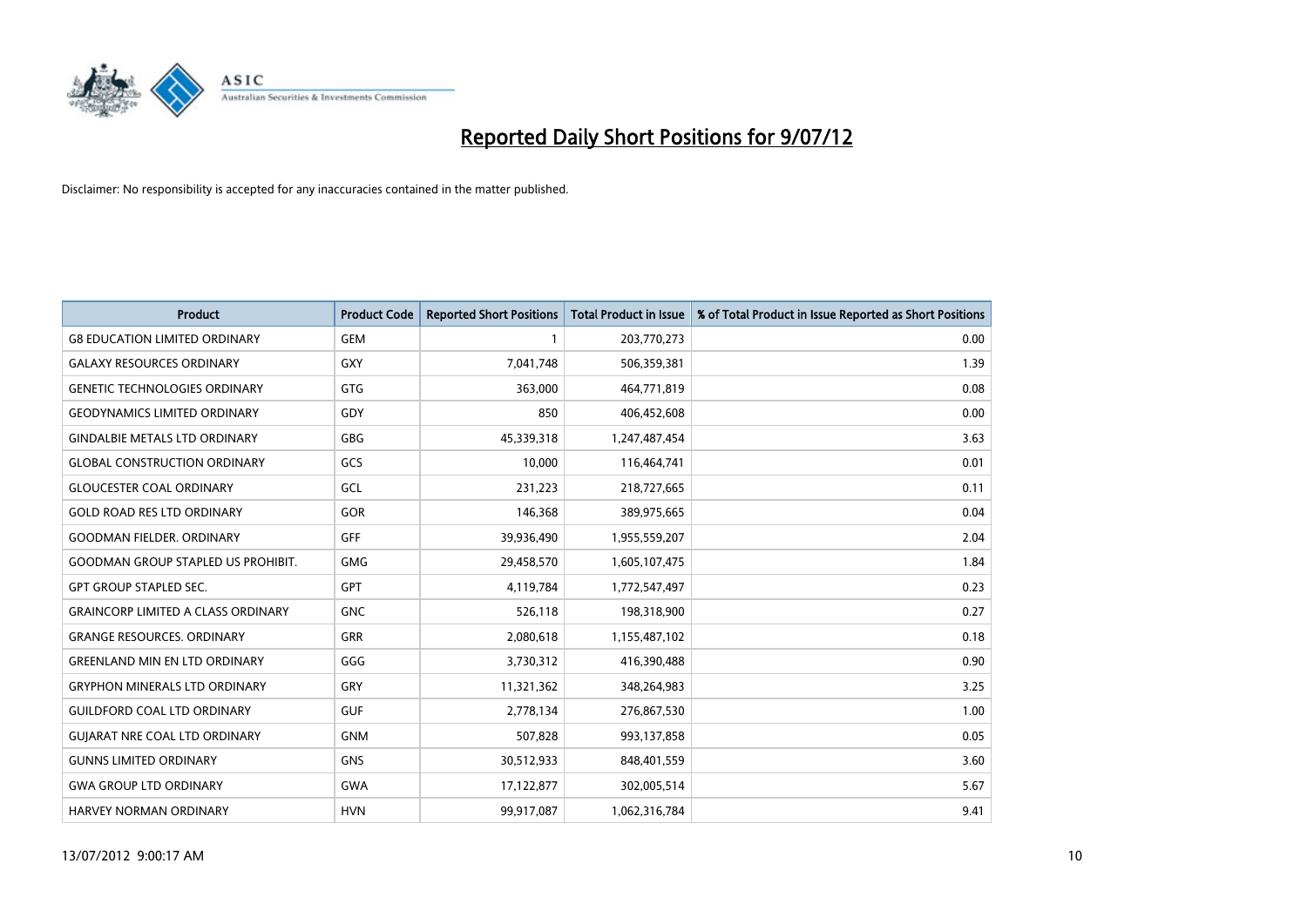

| <b>Product</b>                           | <b>Product Code</b> | <b>Reported Short Positions</b> | <b>Total Product in Issue</b> | % of Total Product in Issue Reported as Short Positions |
|------------------------------------------|---------------------|---------------------------------|-------------------------------|---------------------------------------------------------|
| HASTIE GROUP LIMITED ORDINARY            | <b>HST</b>          | 233,914                         | 137,353,504                   | 0.17                                                    |
| HASTINGS DIVERSIFIED STAPLED SECURITY    | <b>HDF</b>          | 735,084                         | 530,001,072                   | 0.14                                                    |
| <b>HAVILAH RESOURCES NL ORDINARY</b>     | <b>HAV</b>          | 127,615                         | 107,599,022                   | 0.12                                                    |
| <b>HENDERSON GROUP CDI 1:1</b>           | <b>HGG</b>          | 5,827,815                       | 707,807,610                   | 0.82                                                    |
| HFA HOLDINGS LIMITED ORDINARY            | <b>HFA</b>          | 3.809                           | 117,332,831                   | 0.00                                                    |
| <b>HIGHLANDS PACIFIC ORDINARY</b>        | <b>HIG</b>          | 68,520                          | 686,202,481                   | 0.01                                                    |
| HILLGROVE RES LTD ORDINARY               | <b>HGO</b>          | 4,733,858                       | 793,698,575                   | 0.60                                                    |
| HILLS HOLDINGS LTD ORDINARY              | <b>HIL</b>          | 2,500,225                       | 246,500,444                   | 1.01                                                    |
| HORIZON OIL LIMITED ORDINARY             | <b>HZN</b>          | 29,484,210                      | 1,130,811,515                 | 2.61                                                    |
| <b>ICON ENERGY LIMITED ORDINARY</b>      | <b>ICN</b>          | 72                              | 469,301,394                   | 0.00                                                    |
| <b>IINET LIMITED ORDINARY</b>            | <b>IIN</b>          | 144,787                         | 160,968,847                   | 0.09                                                    |
| <b>ILUKA RESOURCES ORDINARY</b>          | ILU                 | 41,282,677                      | 418,700,517                   | 9.86                                                    |
| <b>IMDEX LIMITED ORDINARY</b>            | <b>IMD</b>          | 197,135                         | 208,250,426                   | 0.09                                                    |
| IMF (AUSTRALIA) LTD ORDINARY             | <b>IMF</b>          | 109,427                         | 123,828,193                   | 0.09                                                    |
| <b>INCITEC PIVOT ORDINARY</b>            | IPL                 | 6,762,589                       | 1,628,730,107                 | 0.42                                                    |
| INDEPENDENCE GROUP ORDINARY              | <b>IGO</b>          | 11,638,704                      | 232,882,535                   | 5.00                                                    |
| <b>INDOPHIL RESOURCES ORDINARY</b>       | <b>IRN</b>          | 1,226,903                       | 1,203,146,194                 | 0.10                                                    |
| <b>INDUSTREA LIMITED ORDINARY</b>        | IDL                 | 469,557                         | 370,268,218                   | 0.13                                                    |
| <b>INFIGEN ENERGY STAPLED SECURITIES</b> | <b>IFN</b>          | 5,393,647                       | 762,265,972                   | 0.71                                                    |
| <b>INSURANCE AUSTRALIA ORDINARY</b>      | IAG                 | 6,000,174                       | 2.079.034.021                 | 0.29                                                    |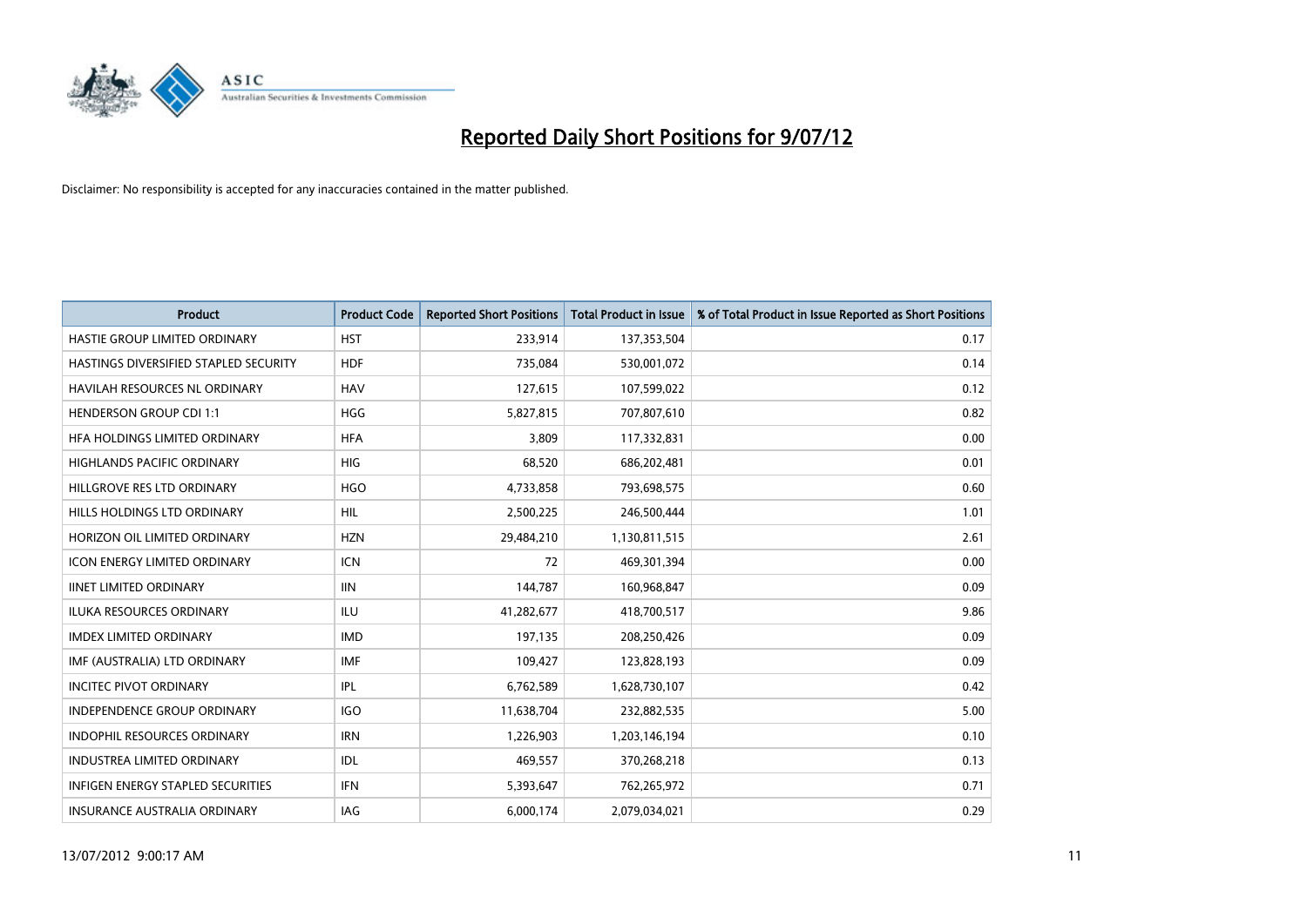

| <b>Product</b>                                  | <b>Product Code</b> | <b>Reported Short Positions</b> | <b>Total Product in Issue</b> | % of Total Product in Issue Reported as Short Positions |
|-------------------------------------------------|---------------------|---------------------------------|-------------------------------|---------------------------------------------------------|
| <b>INTEGRA MINING LTD, ORDINARY</b>             | <b>IGR</b>          | 3,629,243                       | 846,343,881                   | 0.43                                                    |
| <b>INTREPID MINES ORDINARY</b>                  | <b>IAU</b>          | 10,414,270                      | 525,885,308                   | 1.98                                                    |
| <b>INVESTA OFFICE FUND STAPLED SECURITIES</b>   | <b>IOF</b>          | 2,189,140                       | 614,047,458                   | 0.36                                                    |
| <b>INVESTIGATOR RES LTD ORDINARY</b>            | <b>IVR</b>          | 1,067,700                       | 287,704,699                   | 0.37                                                    |
| <b>INVOCARE LIMITED ORDINARY</b>                | <b>IVC</b>          | 3,596,298                       | 110,030,298                   | 3.27                                                    |
| ION LIMITED ORDINARY                            | <b>ION</b>          | 164,453                         | 256,365,105                   | 0.06                                                    |
| <b>IOOF HOLDINGS LTD ORDINARY</b>               | IFL                 | 1,095,870                       | 229,794,395                   | 0.48                                                    |
| <b>IRESS LIMITED ORDINARY</b>                   | <b>IRE</b>          | 3,153,603                       | 128,428,871                   | 2.46                                                    |
| <b>IRON ORE HOLDINGS ORDINARY</b>               | <b>IOH</b>          | 45,811                          | 165,912,170                   | 0.03                                                    |
| ISHARES MSCI AUS 200 ISHARES MSCI AUS 200       | <b>IOZ</b>          | 64,797                          | 5,253,191                     | 1.23                                                    |
| ISHARES S&P HIGH DIV ISHARES S&P HIGH DIV       | <b>IHD</b>          | 78,068                          | 4,303,291                     | 1.81                                                    |
| ISHARES SMALL ORDS ISHARES SMALL ORDS           | <b>ISO</b>          | 522,555                         | 5,103,165                     | 10.24                                                   |
| <b>IVANHOE AUSTRALIA ORDINARY</b>               | <b>IVA</b>          | 3,963,655                       | 554,180,495                   | 0.72                                                    |
| <b>JAMES HARDIE INDUST CHESS DEPOSITARY INT</b> | <b>IHX</b>          | 12,990,376                      | 437,938,350                   | 2.97                                                    |
| <b>JB HI-FI LIMITED ORDINARY</b>                | <b>IBH</b>          | 20,653,199                      | 98,850,643                    | 20.89                                                   |
| <b>JUPITER MINES ORDINARY</b>                   | <b>IMS</b>          | 545                             | 1,806,834,044                 | 0.00                                                    |
| KAGARA LTD ORDINARY                             | <b>KZL</b>          | 3,476,618                       | 798,953,117                   | 0.44                                                    |
| KANGAROO RES LTD ORDINARY                       | <b>KRL</b>          | 183,733                         | 3,434,430,012                 | 0.01                                                    |
| KAROON GAS AUSTRALIA ORDINARY                   | <b>KAR</b>          | 945,412                         | 221,420,769                   | 0.43                                                    |
| KASBAH RESOURCES ORDINARY                       | KAS                 | 36                              | 395,412,596                   | 0.00                                                    |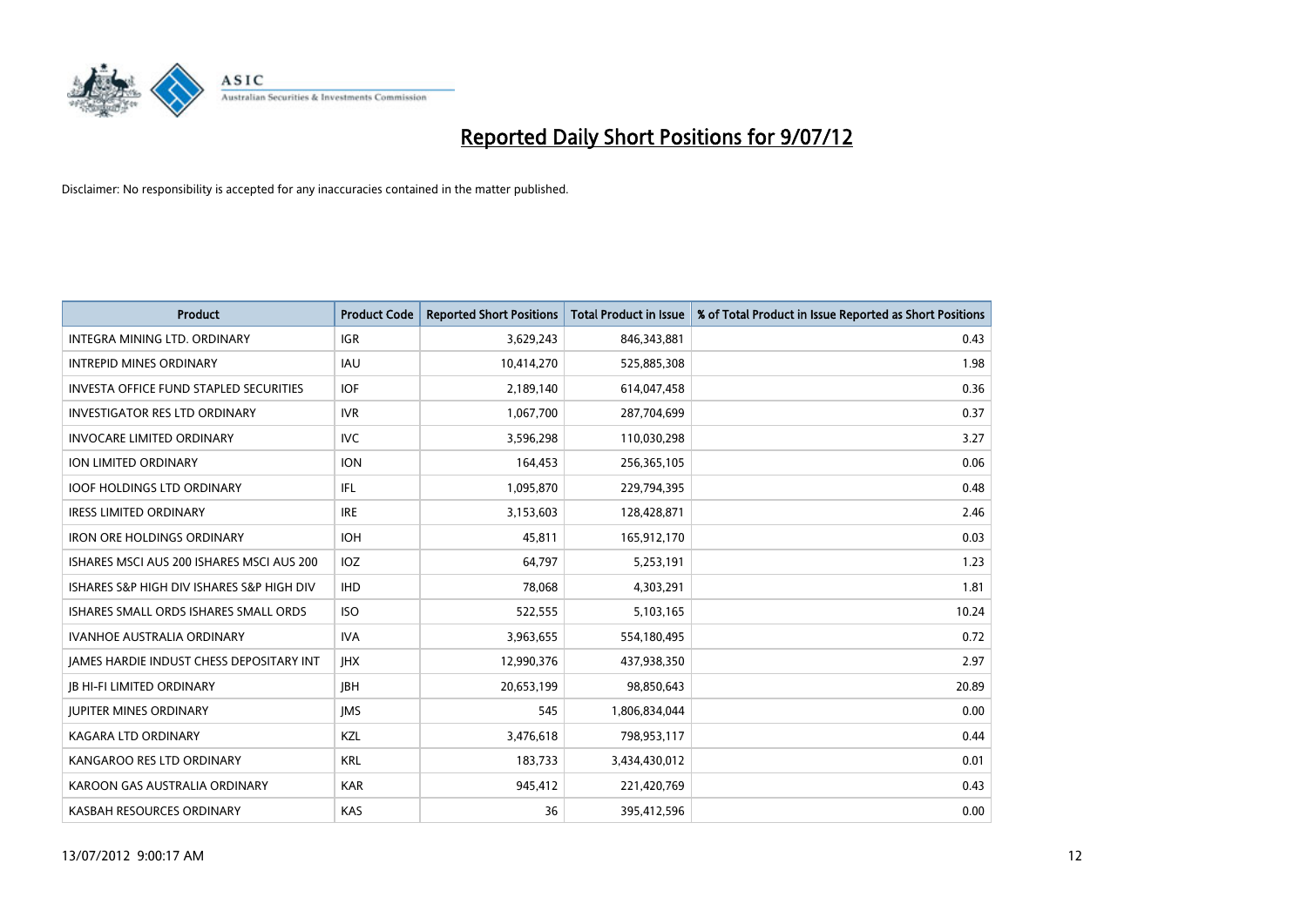

| <b>Product</b>                        | <b>Product Code</b> | <b>Reported Short Positions</b> | <b>Total Product in Issue</b> | % of Total Product in Issue Reported as Short Positions |
|---------------------------------------|---------------------|---------------------------------|-------------------------------|---------------------------------------------------------|
| KATHMANDU HOLD LTD ORDINARY           | <b>KMD</b>          | 1,909,819                       | 200,000,000                   | 0.95                                                    |
| <b>KBL MINING LIMITED ORDINARY</b>    | <b>KBL</b>          | 1,820                           | 283,921,456                   | 0.00                                                    |
| <b>KENTOR GOLD LIMITED ORDINARY</b>   | KGL                 | 290                             | 106,209,874                   | 0.00                                                    |
| KEYBRIDGE CAPITAL ORDINARY            | <b>KBC</b>          |                                 | 172,070,564                   | 0.00                                                    |
| KINGSGATE CONSOLID. ORDINARY          | <b>KCN</b>          | 5,322,668                       | 151,263,789                   | 3.52                                                    |
| KINGSROSE MINING LTD ORDINARY         | <b>KRM</b>          | 127,923                         | 289,210,845                   | 0.04                                                    |
| LEIGHTON HOLDINGS ORDINARY            | LEI                 | 8,972,976                       | 337,087,596                   | 2.66                                                    |
| LEND LEASE GROUP UNIT/ORD STAPLED     | LLC                 | 2,890,490                       | 572,789,827                   | 0.50                                                    |
| LINC ENERGY LTD ORDINARY              | <b>LNC</b>          | 39,278,244                      | 504,487,631                   | 7.79                                                    |
| LIOUEFIED NATURAL ORDINARY            | <b>LNG</b>          | 272,800                         | 267,699,015                   | 0.10                                                    |
| <b>LYNAS CORPORATION ORDINARY</b>     | <b>LYC</b>          | 182,497,726                     | 1,715,029,131                 | 10.64                                                   |
| M2 TELECOMMUNICATION ORDINARY         | <b>MTU</b>          | 840,967                         | 156,571,954                   | 0.54                                                    |
| <b>MACA LIMITED ORDINARY</b>          | <b>MLD</b>          | 45,426                          | 150,000,000                   | 0.03                                                    |
| <b>MACMAHON HOLDINGS ORDINARY</b>     | <b>MAH</b>          | 2,423,630                       | 738,631,705                   | 0.33                                                    |
| MACQ ATLAS ROADS GRP ORDINARY STAPLED | <b>MOA</b>          | 7,186,773                       | 478,531,436                   | 1.50                                                    |
| MACQUARIE GROUP LTD ORDINARY          | <b>MOG</b>          | 6,746,407                       | 347,979,236                   | 1.94                                                    |
| MARENGO MINING ORDINARY               | <b>MGO</b>          | 39,850                          | 1,003,745,113                 | 0.00                                                    |
| <b>MATRIX C &amp; E LTD ORDINARY</b>  | <b>MCE</b>          | 790,537                         | 94,555,428                    | 0.84                                                    |
| MAVERICK DRILLING ORDINARY            | <b>MAD</b>          | 370,000                         | 267,594,286                   | 0.14                                                    |
| MCMILLAN SHAKESPEARE ORDINARY         | <b>MMS</b>          | 40,904                          | 74,523,965                    | 0.05                                                    |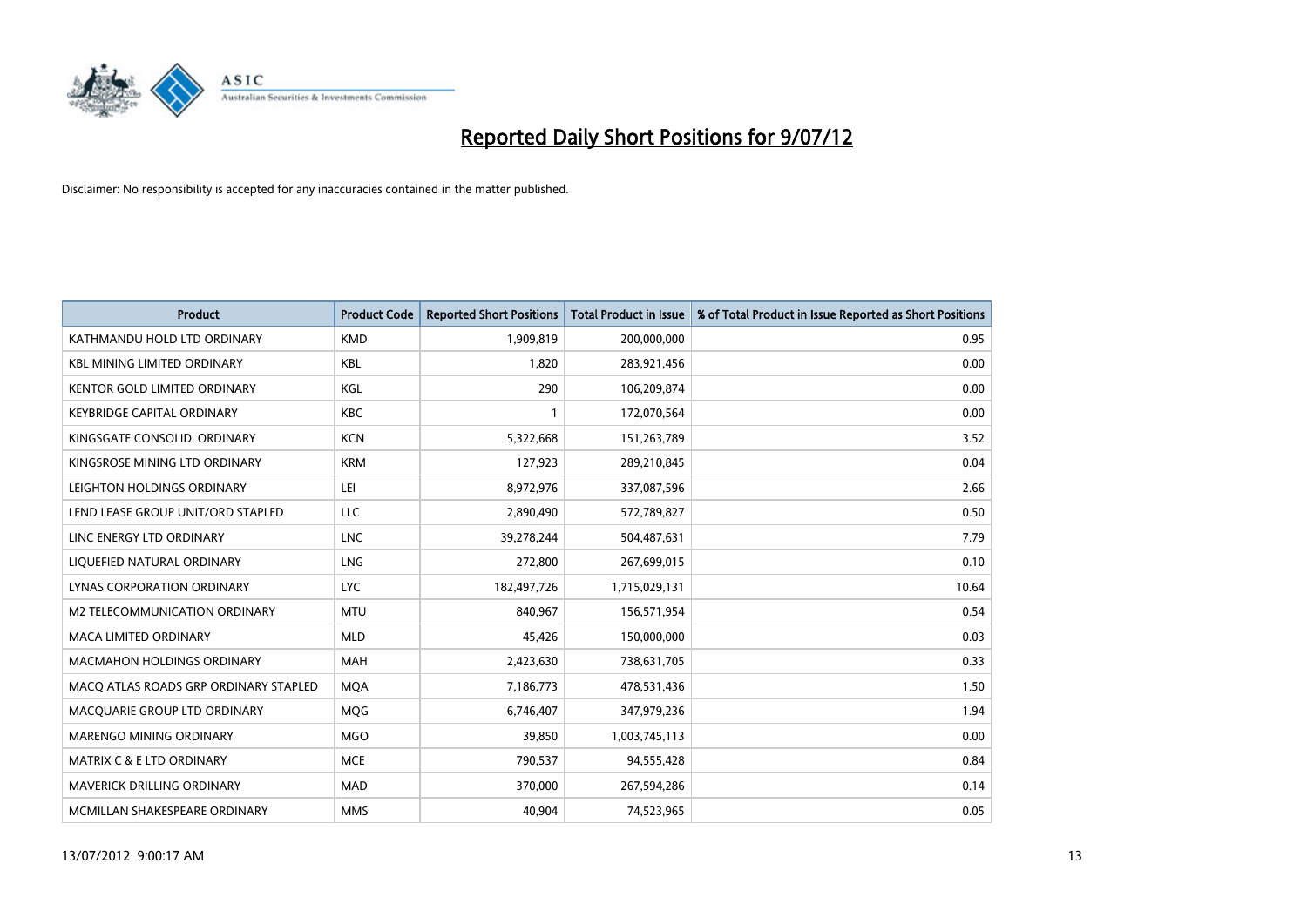

| <b>Product</b>                  | <b>Product Code</b> | <b>Reported Short Positions</b> | <b>Total Product in Issue</b> | % of Total Product in Issue Reported as Short Positions |
|---------------------------------|---------------------|---------------------------------|-------------------------------|---------------------------------------------------------|
| MEDUSA MINING LTD ORDINARY      | <b>MML</b>          | 2,017,492                       | 188,903,911                   | 1.07                                                    |
| MEO AUSTRALIA LTD ORDINARY      | <b>MEO</b>          | 348,453                         | 539,913,260                   | 0.06                                                    |
| <b>MERMAID MARINE ORDINARY</b>  | <b>MRM</b>          | 1,143,359                       | 219,453,350                   | 0.52                                                    |
| MESOBLAST LIMITED ORDINARY      | <b>MSB</b>          | 17,830,156                      | 284,478,361                   | 6.27                                                    |
| METALS X LIMITED ORDINARY       | <b>MLX</b>          | 2,406,311                       | 1,316,663,257                 | 0.18                                                    |
| METCASH LIMITED ORDINARY        | <b>MTS</b>          | 37,528,934                      | 864,203,007                   | 4.34                                                    |
| METGASCO LIMITED ORDINARY       | <b>MEL</b>          | 260,409                         | 337,414,140                   | 0.08                                                    |
| METMINCO LIMITED ORDINARY       | <b>MNC</b>          | 1,774,208                       | 1,749,541,573                 | 0.10                                                    |
| MHM METALS LIMITED ORDINARY     | <b>MHM</b>          | 37,083                          | 105,926,817                   | 0.04                                                    |
| MICLYN EXP OFFSHR ORDINARY      | <b>MIO</b>          | 77,898                          | 278,515,705                   | 0.03                                                    |
| MILTON CORPORATION ORDINARY     | <b>MLT</b>          | 12,800                          | 121,625,655                   | 0.01                                                    |
| MINCOR RESOURCES NL ORDINARY    | <b>MCR</b>          | 1,773,572                       | 188,708,274                   | 0.94                                                    |
| MINERAL DEPOSITS ORDINARY       | <b>MDL</b>          | 132,244                         | 83,538,786                    | 0.16                                                    |
| MINERAL RESOURCES, ORDINARY     | <b>MIN</b>          | 2,301,652                       | 184,856,018                   | 1.25                                                    |
| MIRABELA NICKEL LTD ORDINARY    | <b>MBN</b>          | 11,346,904                      | 876,571,645                   | 1.29                                                    |
| MIRVAC GROUP STAPLED SECURITIES | <b>MGR</b>          | 6,343,820                       | 3,422,151,869                 | 0.19                                                    |
| MOLOPO ENERGY LTD ORDINARY      | <b>MPO</b>          | 1,093,055                       | 245,736,399                   | 0.44                                                    |
| MOLY MINES LIMITED ORDINARY     | <b>MOL</b>          | 37,410                          | 384,893,989                   | 0.01                                                    |
| MONADELPHOUS GROUP ORDINARY     | <b>MND</b>          | 2,710,345                       | 88,674,327                    | 3.06                                                    |
| MORTGAGE CHOICE LTD ORDINARY    | <b>MOC</b>          | 7,836                           | 120,319,572                   | 0.01                                                    |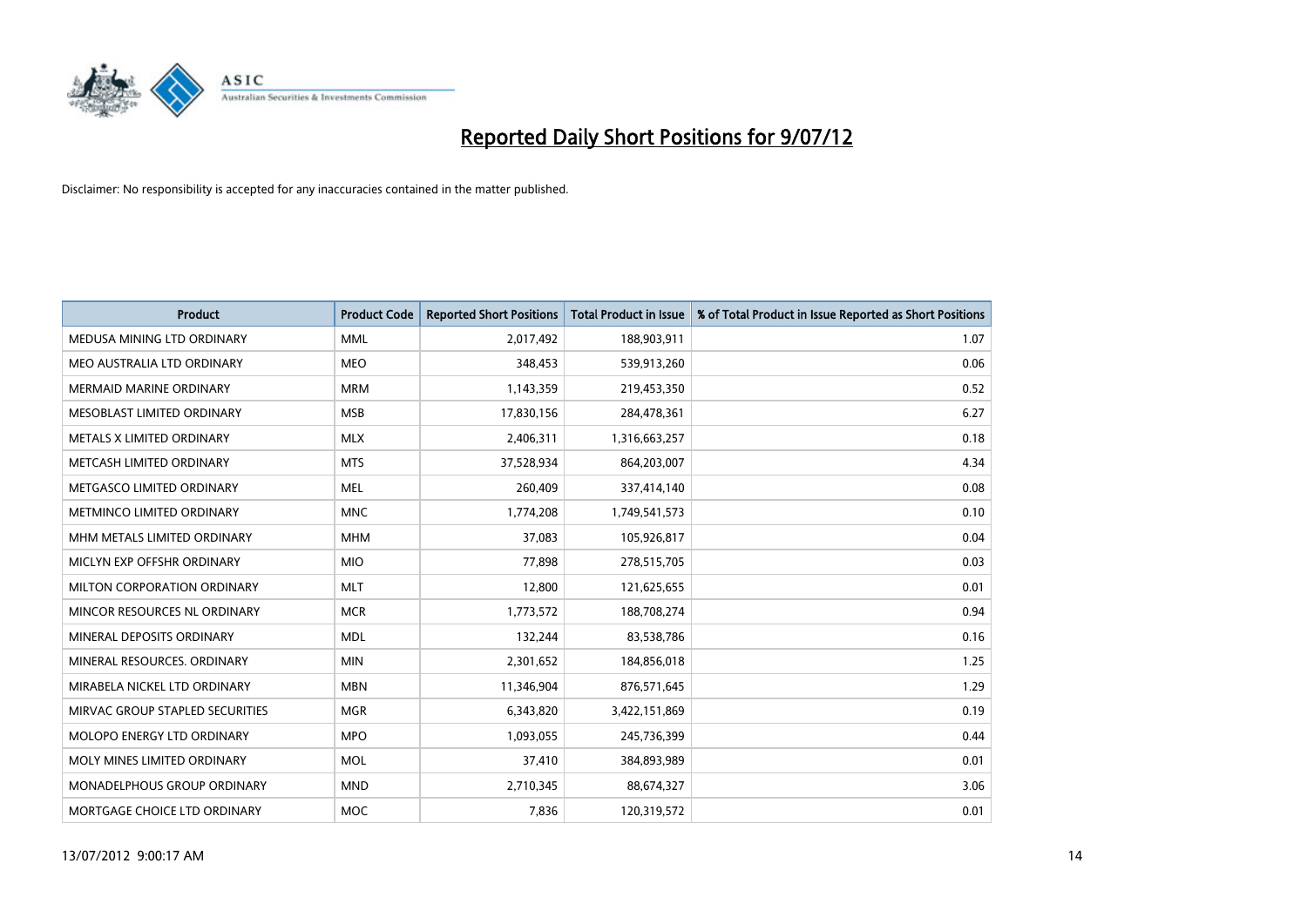

| <b>Product</b>                    | <b>Product Code</b> | <b>Reported Short Positions</b> | <b>Total Product in Issue</b> | % of Total Product in Issue Reported as Short Positions |
|-----------------------------------|---------------------|---------------------------------|-------------------------------|---------------------------------------------------------|
| <b>MOUNT GIBSON IRON ORDINARY</b> | <b>MGX</b>          | 7,010,649                       | 1,085,728,430                 | 0.65                                                    |
| MURCHISON METALS LTD ORDINARY     | <b>MMX</b>          | 3,617,214                       | 450,093,277                   | 0.80                                                    |
| <b>MYER HOLDINGS LTD ORDINARY</b> | <b>MYR</b>          | 56,623,906                      | 583,384,551                   | 9.71                                                    |
| NATIONAL AUST, BANK ORDINARY      | <b>NAB</b>          | 15,322,540                      | 2,239,884,428                 | 0.68                                                    |
| NAVITAS LIMITED ORDINARY          | <b>NVT</b>          | 10,510,770                      | 375,318,628                   | 2.80                                                    |
| NEON ENERGY LIMITED ORDINARY      | <b>NEN</b>          | 749,892                         | 436,464,518                   | 0.17                                                    |
| NEW HOPE CORPORATION ORDINARY     | <b>NHC</b>          | 1,945,348                       | 830,411,534                   | 0.23                                                    |
| NEWCREST MINING ORDINARY          | <b>NCM</b>          | 1,581,660                       | 765,000,000                   | 0.21                                                    |
| NEWS CORP A NON-VOTING CDI        | <b>NWSLV</b>        | 3,915,356                       | 1,585,995,184                 | 0.25                                                    |
| NEWS CORP B VOTING CDI            | <b>NWS</b>          | 758,738                         | 798,520,953                   | 0.10                                                    |
| NEWSAT LIMITED ORDINARY           | <b>NWT</b>          | 70,000                          | 233,052,157                   | 0.03                                                    |
| NEXTDC LIMITED ORDINARY           | <b>NXT</b>          | 1,411,421                       | 150,602,388                   | 0.94                                                    |
| NEXUS ENERGY LIMITED ORDINARY     | <b>NXS</b>          | 628,744                         | 1,329,821,159                 | 0.05                                                    |
| NIB HOLDINGS LIMITED ORDINARY     | <b>NHF</b>          | 29,619                          | 439,004,182                   | 0.01                                                    |
| NIDO PETROLEUM ORDINARY           | <b>NDO</b>          | 105,313                         | 1,390,829,818                 | 0.01                                                    |
| NOBLE MINERAL RES ORDINARY        | <b>NMG</b>          | 4,687,475                       | 610,147,952                   | 0.77                                                    |
| NORFOLK GROUP ORDINARY            | <b>NFK</b>          | 750                             | 158,890,730                   | 0.00                                                    |
| NORTHERN IRON LTD ORDINARY        | <b>NFE</b>          | 391,502                         | 369,980,113                   | 0.11                                                    |
| NORTHERN STAR ORDINARY            | <b>NST</b>          | 4,394,506                       | 408,788,032                   | 1.08                                                    |
| NRW HOLDINGS LIMITED ORDINARY     | <b>NWH</b>          | 208.228                         | 278,888,011                   | 0.07                                                    |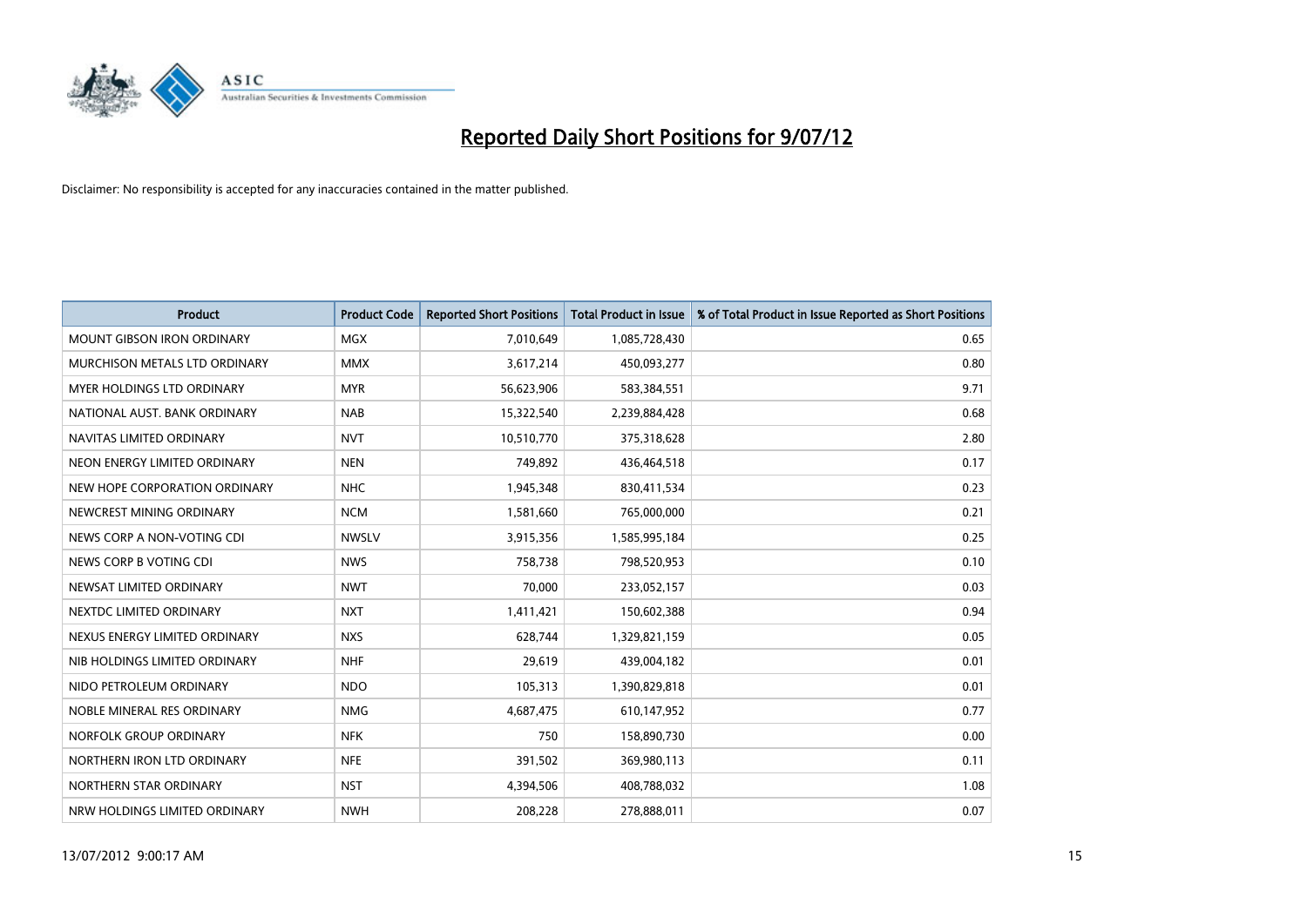

| <b>Product</b>                        | <b>Product Code</b> | <b>Reported Short Positions</b> | <b>Total Product in Issue</b> | % of Total Product in Issue Reported as Short Positions |
|---------------------------------------|---------------------|---------------------------------|-------------------------------|---------------------------------------------------------|
| NUCOAL RESOURCES LTD ORDINARY         | <b>NCR</b>          | 12,230                          | 768,612,354                   | 0.00                                                    |
| NUFARM LIMITED ORDINARY               | <b>NUF</b>          | 6,183,262                       | 262,142,247                   | 2.36                                                    |
| OAKTON LIMITED ORDINARY               | <b>OKN</b>          | 698,255                         | 92,721,874                    | 0.75                                                    |
| OCEANAGOLD CORP. CHESS DEPOSITARY INT | <b>OGC</b>          | 607,479                         | 262,886,876                   | 0.23                                                    |
| OIL SEARCH LTD ORDINARY               | OSH                 | 4,007,105                       | 1,331,356,047                 | 0.30                                                    |
| OM HOLDINGS LIMITED ORDINARY          | OMH                 | 5,793,392                       | 604,105,150                   | 0.96                                                    |
| OPUS GROUP LTD ORDINARY               | <b>OPG</b>          | 90.000                          | 53,678,177                    | 0.17                                                    |
| ORICA LIMITED ORDINARY                | ORI                 | 2,823,083                       | 365,642,802                   | 0.77                                                    |
| ORIGIN ENERGY ORDINARY                | <b>ORG</b>          | 6,230,419                       | 1,089,564,638                 | 0.57                                                    |
| OROCOBRE LIMITED ORDINARY             | <b>ORE</b>          | 82,568                          | 103,195,029                   | 0.08                                                    |
| OROTONGROUP LIMITED ORDINARY          | <b>ORL</b>          | 167,265                         | 40,880,902                    | 0.41                                                    |
| OZ MINERALS ORDINARY                  | OZL                 | 6,491,609                       | 303,959,847                   | 2.14                                                    |
| PACIFIC BRANDS ORDINARY               | <b>PBG</b>          | 6,868,384                       | 912,915,695                   | 0.75                                                    |
| PALADIN ENERGY LTD ORDINARY           | <b>PDN</b>          | 76,474,787                      | 835,645,290                   | 9.15                                                    |
| PANAUST LIMITED ORDINARY              | PNA                 | 2,168,107                       | 604,599,995                   | 0.36                                                    |
| PANORAMIC RESOURCES ORDINARY          | PAN                 | 805,285                         | 238,714,560                   | 0.34                                                    |
| PAPERLINX LIMITED ORDINARY            | <b>PPX</b>          | 348,004                         | 609,280,761                   | 0.06                                                    |
| PAPILLON RES LTD ORDINARY             | <b>PIR</b>          | 706,389                         | 243,640,141                   | 0.29                                                    |
| PEET LIMITED ORDINARY                 | <b>PPC</b>          | 948,807                         | 320,170,604                   | 0.30                                                    |
| PERILYA LIMITED ORDINARY              | PEM                 | 380.450                         | 769,316,426                   | 0.05                                                    |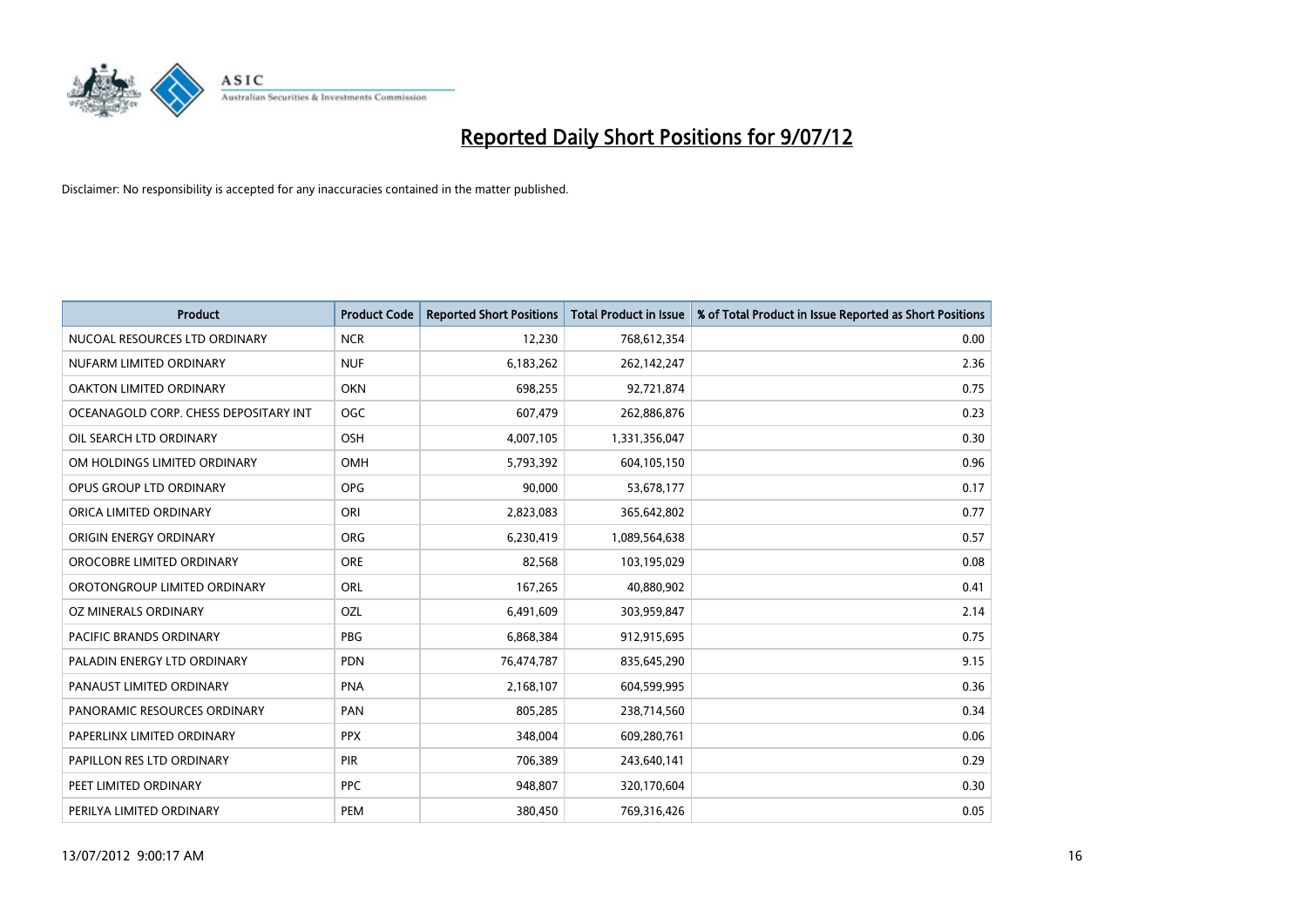

| <b>Product</b>                      | <b>Product Code</b> | <b>Reported Short Positions</b> | <b>Total Product in Issue</b> | % of Total Product in Issue Reported as Short Positions |
|-------------------------------------|---------------------|---------------------------------|-------------------------------|---------------------------------------------------------|
| PERPETUAL LIMITED ORDINARY          | PPT                 | 2,050,499                       | 41,980,678                    | 4.88                                                    |
| PERSEUS MINING LTD ORDINARY         | PRU                 | 12,654,904                      | 457,962,088                   | 2.76                                                    |
| PHARMAXIS LTD ORDINARY              | <b>PXS</b>          | 3,757,873                       | 307,630,989                   | 1.22                                                    |
| PHOSPHAGENICS LTD. ORDINARY         | <b>POH</b>          | 96,072                          | 1,020,215,957                 | 0.01                                                    |
| PLATINUM ASSET ORDINARY             | <b>PTM</b>          | 9,500,419                       | 561,347,878                   | 1.69                                                    |
| PLATINUM AUSTRALIA ORDINARY         | <b>PLA</b>          | 836,127                         | 504,968,043                   | 0.17                                                    |
| PMI GOLD CORP CDI 1:1               | <b>PVM</b>          | 20,154                          | 72,583,668                    | 0.03                                                    |
| PMP LIMITED ORDINARY                | <b>PMP</b>          | 109,862                         | 323,781,124                   | 0.03                                                    |
| PREMIER INVESTMENTS ORDINARY        | <b>PMV</b>          | 505,102                         | 155,260,478                   | 0.33                                                    |
| PRIMA BIOMED LTD ORDINARY           | <b>PRR</b>          | 4,457,259                       | 1,066,063,388                 | 0.42                                                    |
| PRIMARY HEALTH CARE ORDINARY        | <b>PRY</b>          | 13,859,542                      | 501,717,314                   | 2.76                                                    |
| PRIMEAG AUSTRALIA ORDINARY          | PAG                 | 203,258                         | 266,394,444                   | 0.08                                                    |
| PROGRAMMED ORDINARY                 | <b>PRG</b>          | 279,784                         | 118,175,280                   | 0.24                                                    |
| <b>QANTAS AIRWAYS ORDINARY</b>      | QAN                 | 12,453,181                      | 2,265,123,620                 | 0.55                                                    |
| OBE INSURANCE GROUP ORDINARY        | <b>OBE</b>          | 50,642,080                      | 1,181,682,557                 | 4.29                                                    |
| OR NATIONAL LIMITED ORDINARY        | <b>ORN</b>          | 11,039,327                      | 2,440,000,000                 | 0.45                                                    |
| ORXPHARMA LTD ORDINARY              | <b>QRX</b>          | 87,126                          | 144,577,206                   | 0.06                                                    |
| <b>QUBE LOGISTICS HLDG ORDINARY</b> | <b>QUB</b>          | 4,674,527                       | 921,407,185                   | 0.51                                                    |
| RAMELIUS RESOURCES ORDINARY         | <b>RMS</b>          | 869.607                         | 335,906,949                   | 0.26                                                    |
| RAMSAY HEALTH CARE ORDINARY         | <b>RHC</b>          | 2,179,874                       | 202.081.252                   | 1.08                                                    |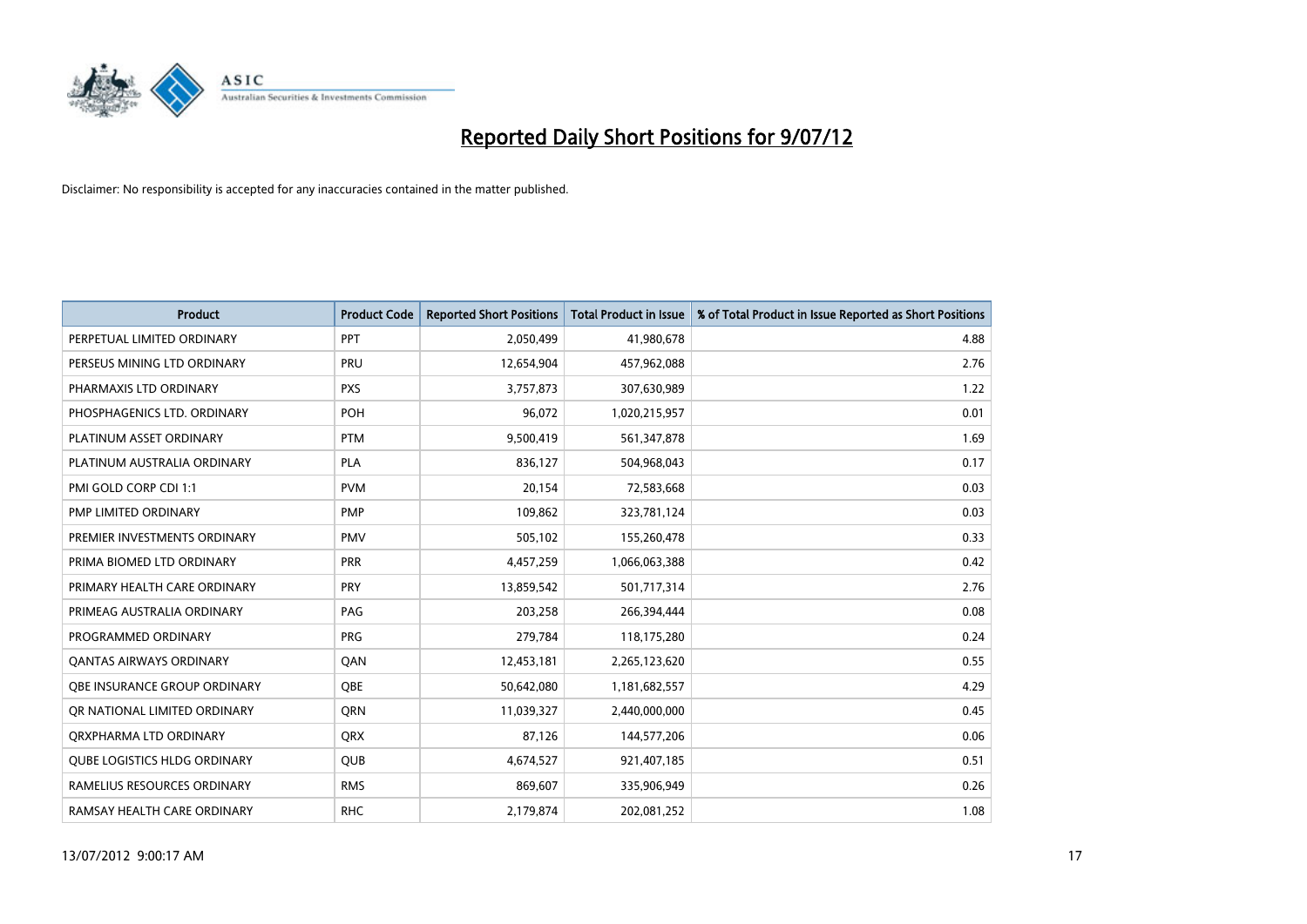

| <b>Product</b>                      | <b>Product Code</b> | <b>Reported Short Positions</b> | <b>Total Product in Issue</b> | % of Total Product in Issue Reported as Short Positions |
|-------------------------------------|---------------------|---------------------------------|-------------------------------|---------------------------------------------------------|
| RANGE RESOURCES LTD ORDINARY        | <b>RRS</b>          | 292,195                         | 2,118,880,660                 | 0.01                                                    |
| <b>RCR TOMLINSON ORDINARY</b>       | <b>RCR</b>          | 74,221                          | 131,565,256                   | 0.06                                                    |
| <b>REA GROUP ORDINARY</b>           | <b>REA</b>          | 302,097                         | 131,714,699                   | 0.23                                                    |
| RECKON LIMITED ORDINARY             | <b>RKN</b>          | 811,320                         | 129,488,015                   | 0.63                                                    |
| <b>RED 5 LIMITED ORDINARY</b>       | <b>RED</b>          | 133,949                         | 135,488,008                   | 0.10                                                    |
| <b>RED FORK ENERGY ORDINARY</b>     | <b>RFE</b>          | 743,953                         | 310,229,853                   | 0.24                                                    |
| REDBANK ENERGY LTD ORDINARY         | AEJ                 | 13                              | 786,287                       | 0.00                                                    |
| REDFLEX HOLDINGS ORDINARY           | <b>RDF</b>          | $\overline{2}$                  | 110,345,599                   | 0.00                                                    |
| REED RESOURCES LTD ORDINARY         | <b>RDR</b>          | 120,661                         | 462,701,573                   | 0.03                                                    |
| REGIONAL EXPRESS ORDINARY           | <b>REX</b>          | 10,000                          | 121,254,902                   | 0.01                                                    |
| REGIS RESOURCES ORDINARY            | <b>RRL</b>          | 1,145,676                       | 453,028,047                   | 0.25                                                    |
| RESMED INC CDI 10:1                 | <b>RMD</b>          | 985,864                         | 1,556,242,300                 | 0.06                                                    |
| RESOLUTE MINING ORDINARY            | <b>RSG</b>          | 5,032,813                       | 634,428,623                   | 0.79                                                    |
| <b>RESOURCE GENERATION ORDINARY</b> | <b>RES</b>          | 173                             | 262,895,652                   | 0.00                                                    |
| RETAIL FOOD GROUP ORDINARY          | <b>RFG</b>          | 17,947                          | 108,422,615                   | 0.02                                                    |
| REVERSE CORP LIMITED ORDINARY       | <b>REF</b>          | 100                             | 92,382,175                    | 0.00                                                    |
| REX MINERALS LIMITED ORDINARY       | <b>RXM</b>          | 648,958                         | 188,907,284                   | 0.34                                                    |
| RHG LIMITED ORDINARY                | <b>RHG</b>          | 36,083                          | 308,483,177                   | 0.01                                                    |
| <b>RIALTO ENERGY ORDINARY</b>       | <b>RIA</b>          | 1,512,989                       | 671,347,392                   | 0.23                                                    |
| RIDLEY CORPORATION ORDINARY         | <b>RIC</b>          | 7,483                           | 307,817,071                   | 0.00                                                    |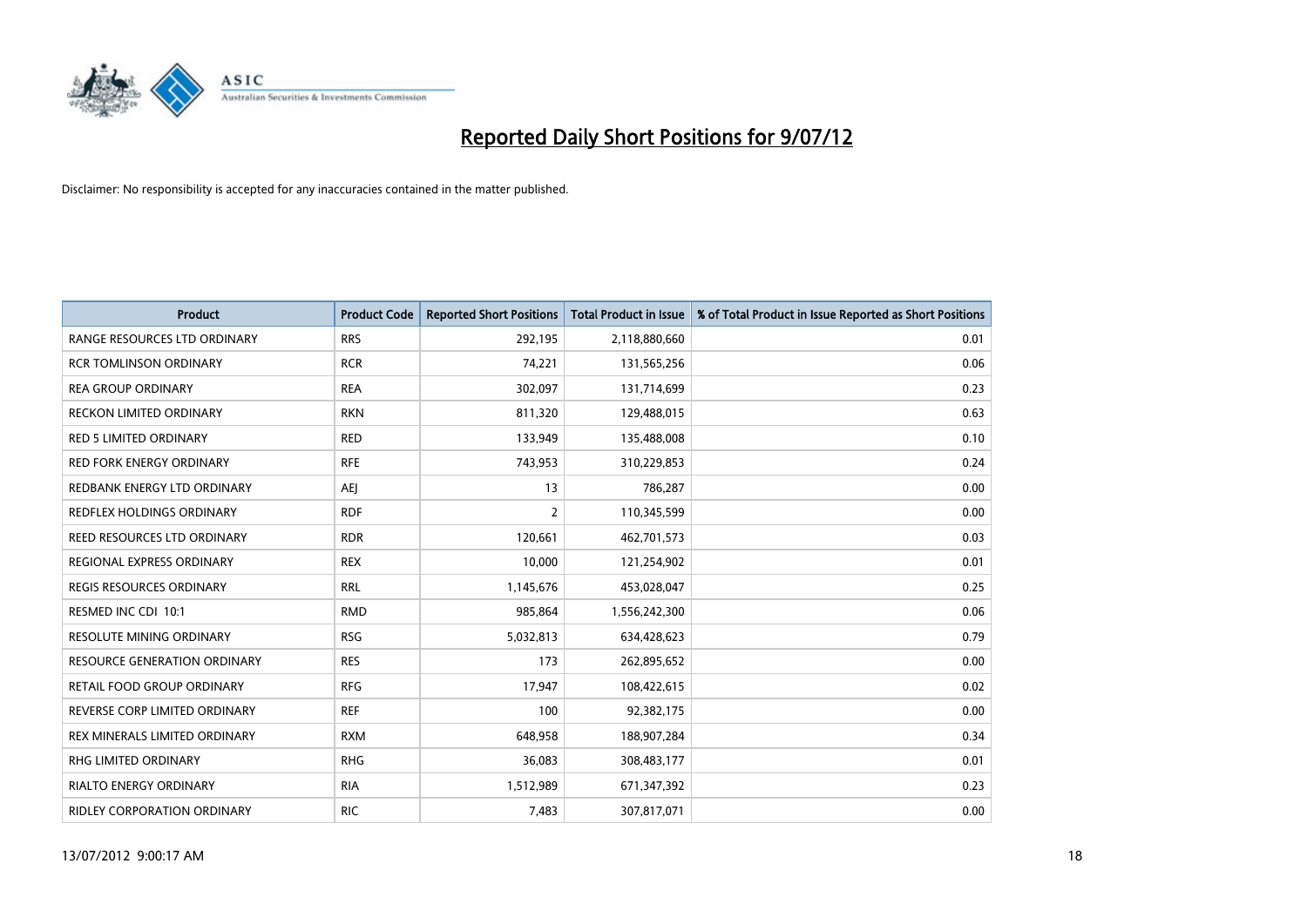

| <b>Product</b>                | <b>Product Code</b> | <b>Reported Short Positions</b> | <b>Total Product in Issue</b> | % of Total Product in Issue Reported as Short Positions |
|-------------------------------|---------------------|---------------------------------|-------------------------------|---------------------------------------------------------|
| RIO TINTO LIMITED ORDINARY    | <b>RIO</b>          | 21,570,466                      | 435,758,720                   | 4.95                                                    |
| ROBUST RESOURCES ORDINARY     | <b>ROL</b>          | 17,334                          | 87,994,097                    | 0.02                                                    |
| ROC OIL COMPANY ORDINARY      | <b>ROC</b>          | 1,297,387                       | 683,235,552                   | 0.19                                                    |
| RURALCO HOLDINGS ORDINARY     | <b>RHL</b>          | 12,000                          | 55,019,284                    | 0.02                                                    |
| SAI GLOBAL LIMITED ORDINARY   | SAI                 | 4,167,456                       | 204,354,836                   | 2.04                                                    |
| SALMAT LIMITED ORDINARY       | <b>SLM</b>          | 2,730,650                       | 159,802,174                   | 1.71                                                    |
| SAMSON OIL & GAS LTD ORDINARY | SSN                 | 2,113,852                       | 1,774,437,190                 | 0.12                                                    |
| SANDFIRE RESOURCES ORDINARY   | <b>SFR</b>          | 4,423,110                       | 151,237,635                   | 2.92                                                    |
| <b>SANTOS LTD ORDINARY</b>    | <b>STO</b>          | 5,131,129                       | 952,945,441                   | 0.54                                                    |
| SARACEN MINERAL ORDINARY      | SAR                 | 2,243,455                       | 594,815,640                   | 0.38                                                    |
| SEDGMAN LIMITED ORDINARY      | <b>SDM</b>          | 15,285                          | 214,292,930                   | 0.01                                                    |
| SEEK LIMITED ORDINARY         | <b>SEK</b>          | 12,085,393                      | 337,101,307                   | 3.59                                                    |
| SENEX ENERGY LIMITED ORDINARY | SXY                 | 15,639,674                      | 1,032,094,191                 | 1.52                                                    |
| SERVCORP LIMITED ORDINARY     | SRV                 | 311                             | 98.440.807                    | 0.00                                                    |
| SERVICE STREAM ORDINARY       | <b>SSM</b>          | 400                             | 283,418,867                   | 0.00                                                    |
| SEVEN GROUP HOLDINGS ORDINARY | <b>SVW</b>          | 805,110                         | 307,410,281                   | 0.26                                                    |
| SEVEN WEST MEDIA LTD ORDINARY | <b>SWM</b>          | 26,070,602                      | 666,105,054                   | 3.91                                                    |
| SIGMA PHARMACEUTICAL ORDINARY | <b>SIP</b>          | 4,899,582                       | 1,186,303,520                 | 0.41                                                    |
| SILEX SYSTEMS ORDINARY        | <b>SLX</b>          | 634,540                         | 170,143,997                   | 0.37                                                    |
| SILVER LAKE RESOURCE ORDINARY | <b>SLR</b>          | 737,280                         | 225.493.476                   | 0.33                                                    |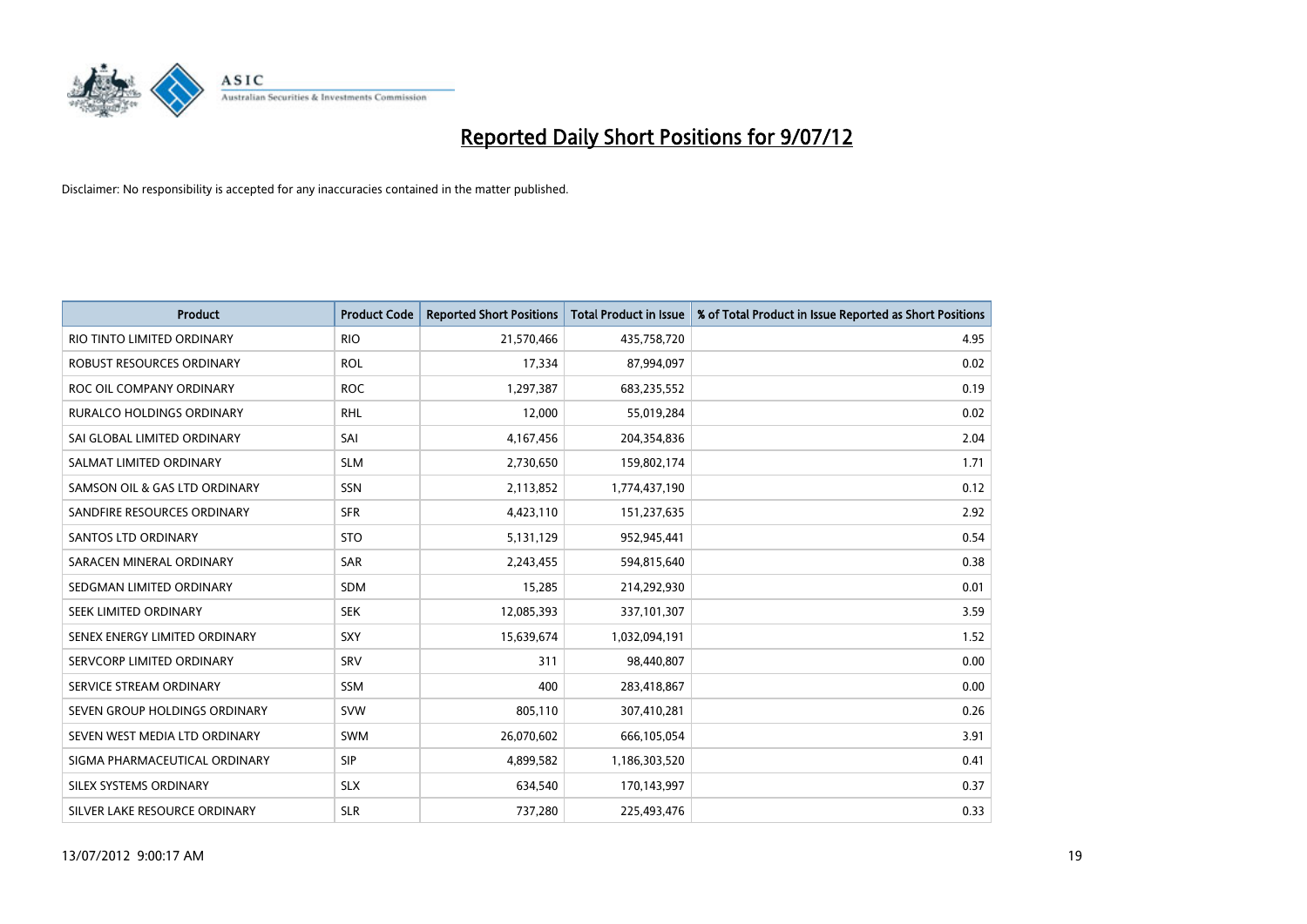

| <b>Product</b>                           | <b>Product Code</b> | <b>Reported Short Positions</b> | <b>Total Product in Issue</b> | % of Total Product in Issue Reported as Short Positions |
|------------------------------------------|---------------------|---------------------------------|-------------------------------|---------------------------------------------------------|
| SIMS METAL MGMT LTD ORDINARY             | SGM                 | 8,350,407                       | 204,830,045                   | 4.08                                                    |
| SINGAPORE TELECOMM. CHESS DEPOSITARY INT | <b>SGT</b>          | 8,767,302                       | 163,810,197                   | 5.35                                                    |
| SIRTEX MEDICAL ORDINARY                  | <b>SRX</b>          | 8,000                           | 55,768,136                    | 0.01                                                    |
| SKILLED GROUP LTD ORDINARY               | <b>SKE</b>          | 115,261                         | 233,487,276                   | 0.05                                                    |
| SKY CITY ENTERTAIN, ORDINARY             | <b>SKC</b>          | 101                             | 576,958,340                   | 0.00                                                    |
| <b>SKY NETWORK ORDINARY</b>              | <b>SKT</b>          | 15,000                          | 389,139,785                   | 0.00                                                    |
| <b>SLATER &amp; GORDON ORDINARY</b>      | SGH                 | 12,571                          | 168,600,731                   | 0.01                                                    |
| SMS MANAGEMENT. ORDINARY                 | <b>SMX</b>          | 714,030                         | 68,415,913                    | 1.04                                                    |
| SONIC HEALTHCARE ORDINARY                | <b>SHL</b>          | 4,798,123                       | 390,969,875                   | 1.23                                                    |
| SOUL PATTINSON (W.H) ORDINARY            | SOL                 | 11,975                          | 239,395,320                   | 0.01                                                    |
| SOUTH BOULDER MINES ORDINARY             | <b>STB</b>          | 140,464                         | 126,232,826                   | 0.11                                                    |
| SP AUSNET STAPLED SECURITIES             | <b>SPN</b>          | 551,018                         | 3,339,620,165                 | 0.02                                                    |
| SPARK INFRASTRUCTURE STAPLED NOTE & UNIT | SKI                 | 32,746,958                      | 1,326,734,264                 | 2.47                                                    |
| SPECIALTY FASHION ORDINARY               | <b>SFH</b>          | 2,099,171                       | 192,236,121                   | 1.09                                                    |
| SPOTLESS GROUP LTD ORDINARY              | <b>SPT</b>          | 522,403                         | 265,746,161                   | 0.20                                                    |
| ST BARBARA LIMITED ORDINARY              | <b>SBM</b>          | 11,505,436                      | 325,615,389                   | 3.53                                                    |
| STANMORE COAL LTD ORDINARY               | <b>SMR</b>          | 32,870                          | 179,409,108                   | 0.02                                                    |
| STARPHARMA HOLDINGS ORDINARY             | <b>SPL</b>          | 2,241,902                       | 280,802,451                   | 0.80                                                    |
| STH CRS ELECT ENGNR ORDINARY             | <b>SXE</b>          | 49,360                          | 161,486,826                   | 0.03                                                    |
| STHN CROSS MEDIA ORDINARY                | <b>SXL</b>          | 7,397,426                       | 704,594,449                   | 1.05                                                    |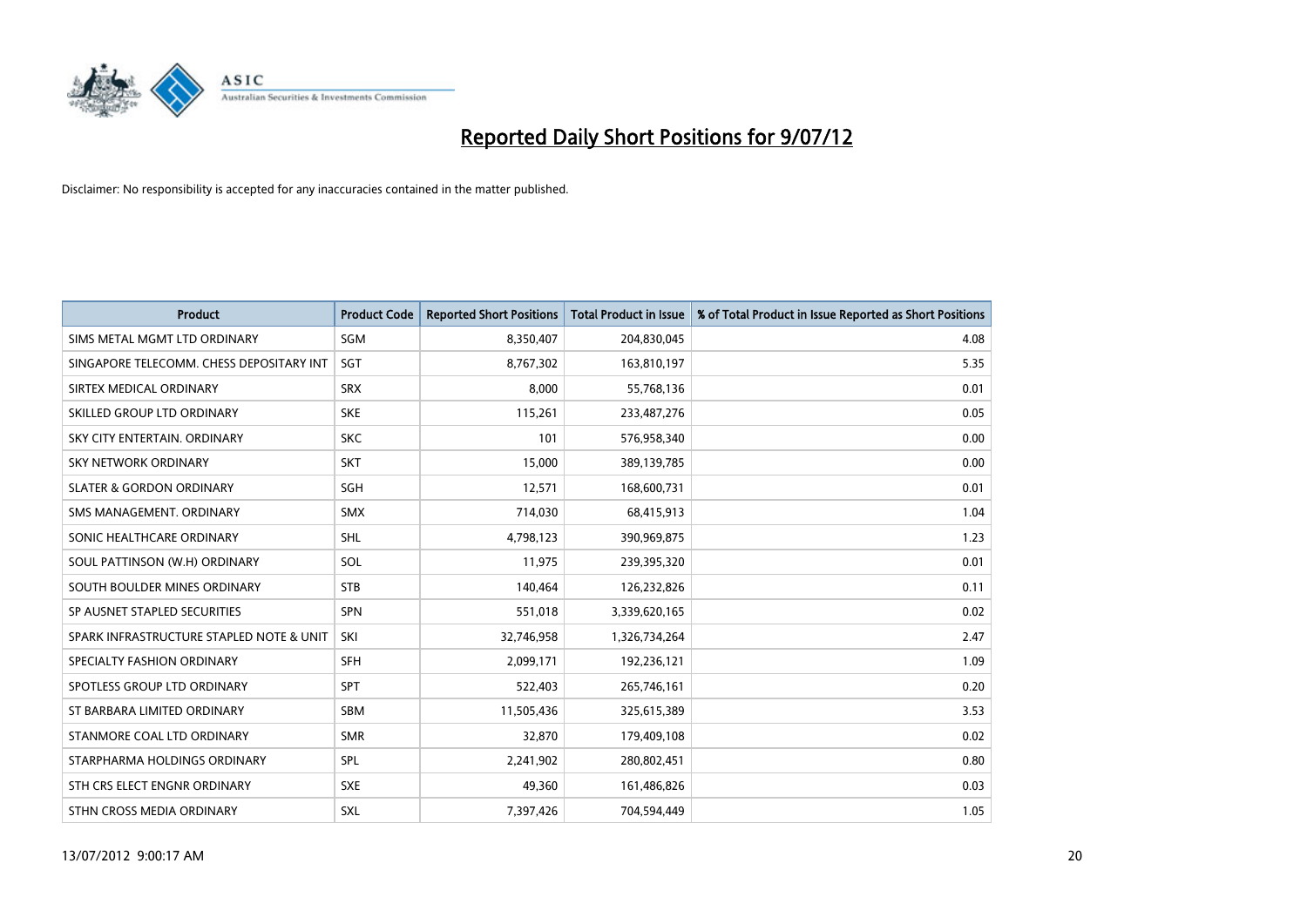

| <b>Product</b>                   | <b>Product Code</b> | <b>Reported Short Positions</b> | <b>Total Product in Issue</b> | % of Total Product in Issue Reported as Short Positions |
|----------------------------------|---------------------|---------------------------------|-------------------------------|---------------------------------------------------------|
| STOCKLAND UNITS/ORD STAPLED      | <b>SGP</b>          | 33,742,134                      | 2,203,547,228                 | 1.53                                                    |
| STRAITS RES LTD. ORDINARY        | SRO                 | 92,952                          | 456,529,474                   | 0.02                                                    |
| STW COMMUNICATIONS ORDINARY      | SGN                 | 42,048                          | 362,798,351                   | 0.01                                                    |
| SUNCORP GROUP LTD ORDINARY       | <b>SUN</b>          | 11,648,012                      | 1,286,600,980                 | 0.91                                                    |
| SUNDANCE ENERGY ORDINARY         | <b>SEA</b>          | 61,410                          | 277,098,474                   | 0.02                                                    |
| SUNDANCE RESOURCES ORDINARY      | SDL                 | 2,759,997                       | 3,049,577,034                 | 0.09                                                    |
| SUNLAND GROUP LTD ORDINARY       | <b>SDG</b>          | 18,391                          | 199,617,888                   | 0.01                                                    |
| SUPER RET REP LTD ORDINARY       | <b>SUL</b>          | 1,510,621                       | 196,152,971                   | 0.77                                                    |
| SYD AIRPORT STAPLED US PROHIBIT. | <b>SYD</b>          | 9,636,444                       | 1,861,210,782                 | 0.52                                                    |
| SYRAH RESOURCES ORDINARY         | <b>SYR</b>          | 26,250                          | 125,204,521                   | 0.02                                                    |
| TABCORP HOLDINGS LTD ORDINARY    | <b>TAH</b>          | 8,757,040                       | 730,113,969                   | 1.20                                                    |
| TANAMI GOLD NL ORDINARY          | <b>TAM</b>          | 288,703                         | 261,132,677                   | 0.11                                                    |
| TAP OIL LIMITED ORDINARY         | <b>TAP</b>          | 1,030,140                       | 241,295,311                   | 0.43                                                    |
| TASSAL GROUP LIMITED ORDINARY    | <b>TGR</b>          | 71,201                          | 146,304,404                   | 0.05                                                    |
| <b>TATTS GROUP LTD ORDINARY</b>  | <b>TTS</b>          | 8,725,565                       | 1,362,919,733                 | 0.64                                                    |
| <b>TECHNOLOGY ONE ORDINARY</b>   | <b>TNE</b>          | 5,496                           | 304,910,455                   | 0.00                                                    |
| TELECOM CORPORATION ORDINARY     | <b>TEL</b>          | 18,033,118                      | 1,856,745,213                 | 0.97                                                    |
| TELSTRA CORPORATION. ORDINARY    | <b>TLS</b>          | 29,654,235                      | 12,443,074,357                | 0.24                                                    |
| TEN NETWORK HOLDINGS ORDINARY    | <b>TEN</b>          | 73,559,228                      | 1,360,536,737                 | 5.41                                                    |
| TERANGA GOLD CORP CDI 1:1        | <b>TGZ</b>          | 143,294                         | 159,568,958                   | 0.09                                                    |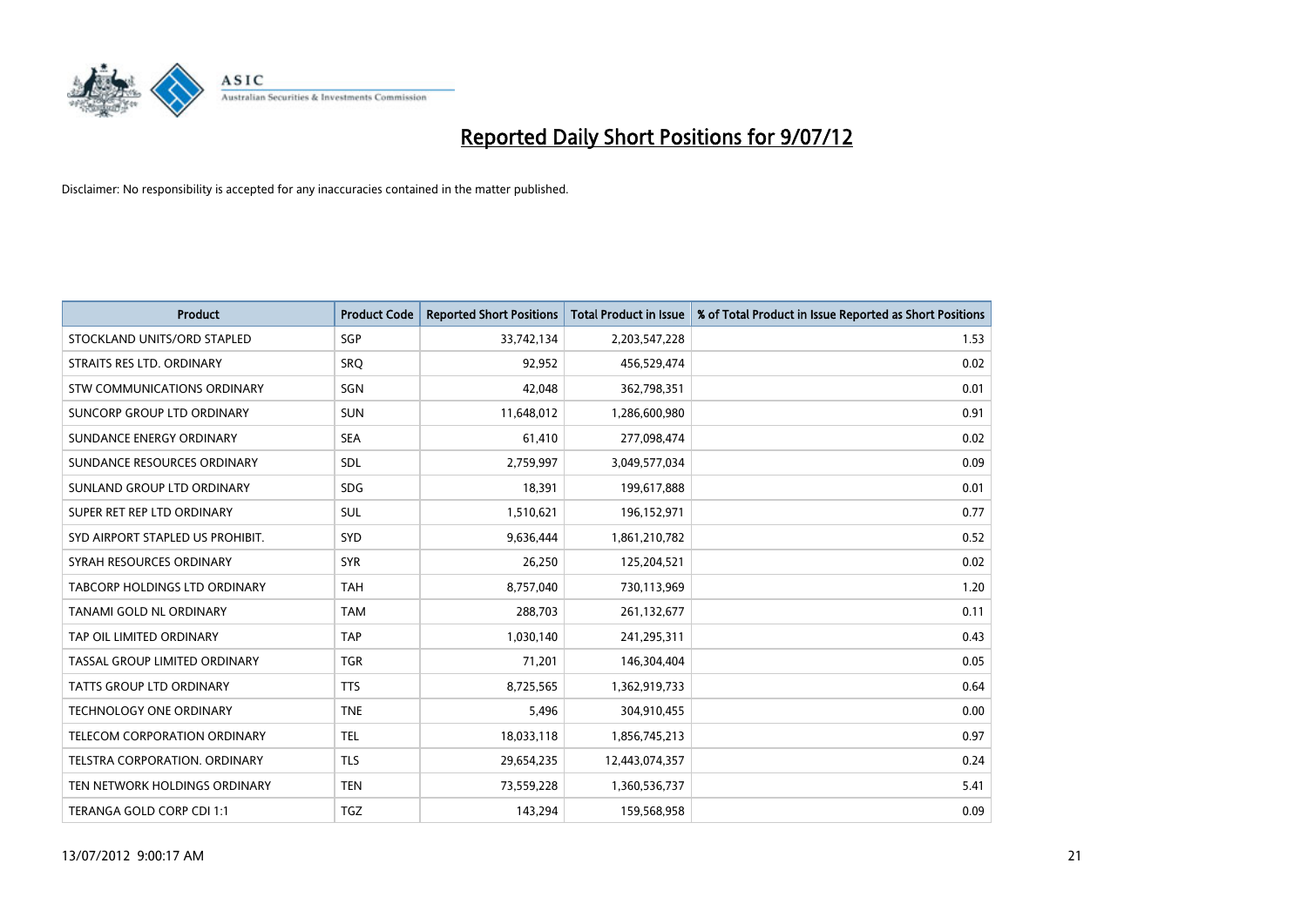

| <b>Product</b>                       | <b>Product Code</b> | <b>Reported Short Positions</b> | <b>Total Product in Issue</b> | % of Total Product in Issue Reported as Short Positions |
|--------------------------------------|---------------------|---------------------------------|-------------------------------|---------------------------------------------------------|
| TEXON PETROLEUM LTD ORDINARY         | <b>TXN</b>          | 287,281                         | 245,039,848                   | 0.12                                                    |
| TFS CORPORATION LTD ORDINARY         | <b>TFC</b>          | 207.942                         | 279,621,829                   | 0.07                                                    |
| THAKRAL HOLDINGS GRP ORDINARY/UNIT   | <b>THG</b>          | 100                             | 585,365,014                   | 0.00                                                    |
| THE REJECT SHOP ORDINARY             | <b>TRS</b>          | 1,652,505                       | 26,071,170                    | 6.34                                                    |
| THINKSMART LIMITED ORDINARY          | <b>TSM</b>          | 175,000                         | 156,005,431                   | 0.11                                                    |
| THORN GROUP LIMITED ORDINARY         | <b>TGA</b>          | 292,646                         | 146,374,703                   | 0.20                                                    |
| <b>TIGER RESOURCES ORDINARY</b>      | <b>TGS</b>          | 2,077,745                       | 673,470,269                   | 0.31                                                    |
| TOLL HOLDINGS LTD ORDINARY           | <b>TOL</b>          | 13,202,971                      | 717,133,875                   | 1.84                                                    |
| TOX FREE SOLUTIONS ORDINARY          | <b>TOX</b>          | 43,325                          | 115,311,608                   | 0.04                                                    |
| TPG TELECOM LIMITED ORDINARY         | <b>TPM</b>          | 2,033,190                       | 793,808,141                   | 0.26                                                    |
| <b>TRADE ME GROUP ORDINARY</b>       | <b>TME</b>          | 1,869                           | 395,745,510                   | 0.00                                                    |
| <b>TRANSFIELD SERVICES ORDINARY</b>  | <b>TSE</b>          | 2,815,165                       | 524,013,749                   | 0.54                                                    |
| TRANSPACIFIC INDUST, ORDINARY        | <b>TPI</b>          | 5,828,473                       | 1,578,209,025                 | 0.37                                                    |
| TRANSURBAN GROUP TRIPLE STAPLED SEC. | <b>TCL</b>          | 18,085,206                      | 1,458,321,112                 | 1.24                                                    |
| TREASURY WINE ESTATE ORDINARY        | <b>TWE</b>          | 13,689,271                      | 647,227,144                   | 2.12                                                    |
| TROY RESOURCES LTD ORDINARY          | <b>TRY</b>          | 251,274                         | 89,412,649                    | 0.28                                                    |
| UGL LIMITED ORDINARY                 | UGL                 | 6,409,079                       | 166,315,038                   | 3.85                                                    |
| UNILIFE CORPORATION CDI 6:1          | <b>UNS</b>          | 211,168                         | 256,958,538                   | 0.08                                                    |
| UXC LIMITED ORDINARY                 | <b>UXC</b>          | 87,008                          | 305,585,913                   | 0.03                                                    |
| <b>VENTURE MINERALS ORDINARY</b>     | <b>VMS</b>          | 136,226                         | 232,468,592                   | 0.06                                                    |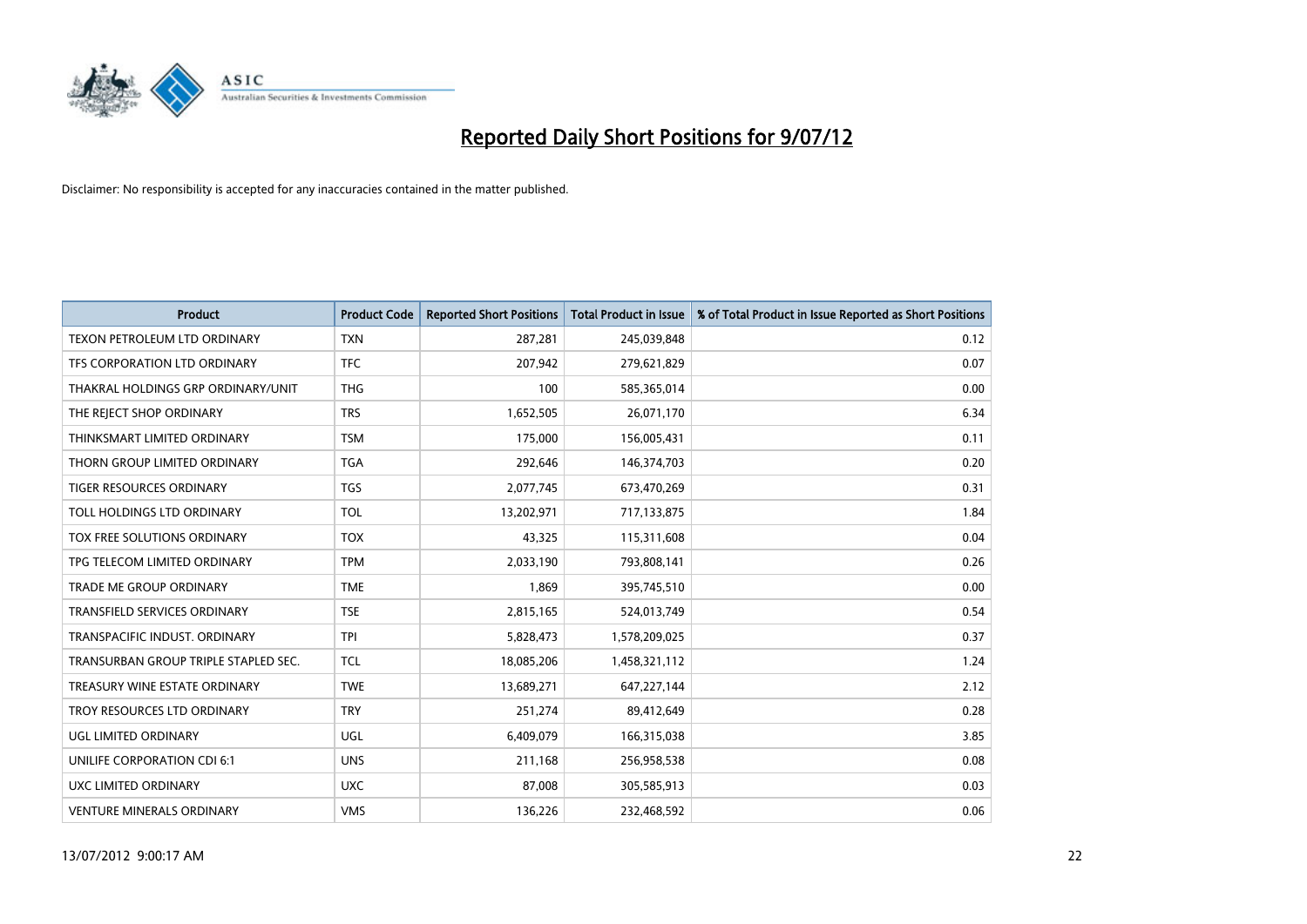

| <b>Product</b>                         | <b>Product Code</b> | <b>Reported Short Positions</b> | <b>Total Product in Issue</b> | % of Total Product in Issue Reported as Short Positions |
|----------------------------------------|---------------------|---------------------------------|-------------------------------|---------------------------------------------------------|
| <b>VIRGIN AUS HLDG LTD ORDINARY</b>    | <b>VAH</b>          | 23,723,152                      | 2,210,197,600                 | 1.07                                                    |
| VITERRA INC CDI 1:1                    | <b>VTA</b>          | 10                              | 68,629,939                    | 0.00                                                    |
| WAH NAM INT HLDG LTD ORDINARY          | <b>WNI</b>          | 91,872                          | 7,175,039,665                 | 0.00                                                    |
| WATPAC LIMITED ORDINARY                | <b>WTP</b>          | 351,234                         | 184,332,526                   | 0.19                                                    |
| <b>WDS LIMITED ORDINARY</b>            | <b>WDS</b>          | 7                               | 144,740,614                   | 0.00                                                    |
| WEBIET LIMITED ORDINARY                | <b>WEB</b>          | 207,017                         | 71,065,929                    | 0.29                                                    |
| <b>WESFARMERS LIMITED ORDINARY</b>     | <b>WES</b>          | 29,903,525                      | 1,006,508,845                 | 2.97                                                    |
| WESFARMERS LIMITED PARTIALLY PROTECTED | <b>WESN</b>         | 1,141,430                       | 150,563,317                   | 0.76                                                    |
| <b>WESTERN AREAS NL ORDINARY</b>       | <b>WSA</b>          | 7,166,897                       | 179,735,899                   | 3.99                                                    |
| WESTERN DESERT RES. ORDINARY           | <b>WDR</b>          | 502,576                         | 218,819,203                   | 0.23                                                    |
| WESTFIELD GROUP ORD/UNIT STAPLED SEC   | <b>WDC</b>          | 5,834,081                       | 2,267,603,504                 | 0.26                                                    |
| WESTFIELD RETAIL TST UNIT STAPLED      | <b>WRT</b>          | 42,661,251                      | 3,054,166,195                 | 1.40                                                    |
| WESTPAC BANKING CORP ORDINARY          | <b>WBC</b>          | 59,735,633                      | 3,079,970,408                 | 1.94                                                    |
| WHITE ENERGY COMPANY ORDINARY          | <b>WEC</b>          | 2,127,984                       | 322,974,494                   | 0.66                                                    |
| <b>WHITEHAVEN COAL ORDINARY</b>        | <b>WHC</b>          | 11,551,588                      | 1,013,190,387                 | 1.14                                                    |
| WIDE BAY AUST LTD ORDINARY             | <b>WBB</b>          | 162                             | 36,139,327                    | 0.00                                                    |
| WINDIMURRA VANADIUM ORDINARY           | <b>WVL</b>          | 163,685                         | 154,278,674                   | 0.11                                                    |
| WOODSIDE PETROLEUM ORDINARY            | <b>WPL</b>          | 1,956,878                       | 823,910,657                   | 0.24                                                    |
| WOOLWORTHS LIMITED ORDINARY            | <b>WOW</b>          | 5,855,737                       | 1,231,933,397                 | 0.48                                                    |
| <b>WORLEYPARSONS LTD ORDINARY</b>      | <b>WOR</b>          | 3,820,813                       | 242,154,619                   | 1.58                                                    |